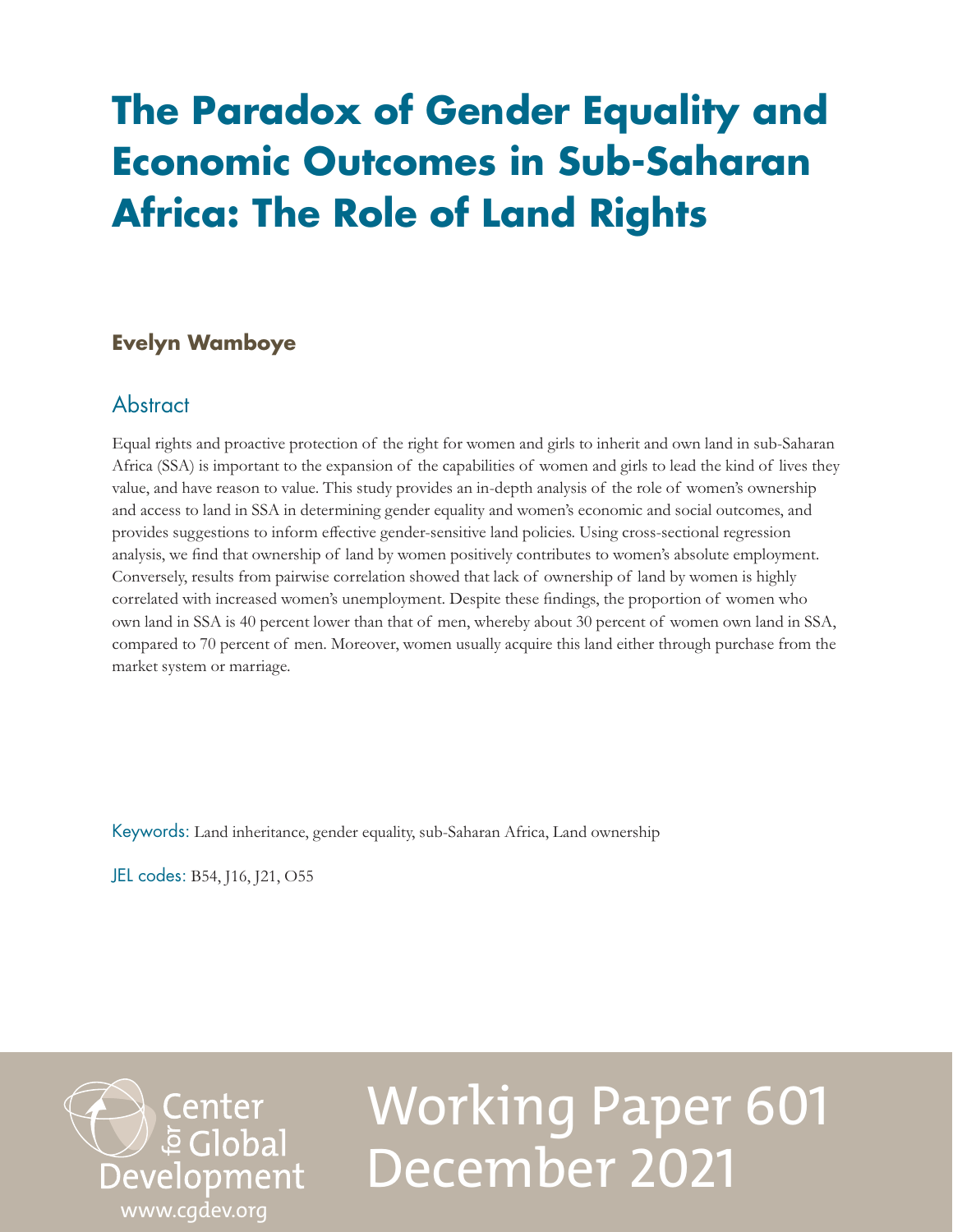## **The Paradox of Gender Equality and Economic Outcomes in Sub-Saharan Africa: The Role of Land Rights**

Evelyn F. Wamboye Penn State University & Center for Global Development Email: [efw10@psu.edu](mailto:efw10@psu.edu)

Evelyn F. Wamboye. 2021. "The Paradox of Gender Equality and Economic Outcomes in Sub-Saharan Africa: The Role of Land Rights." CGD Working Paper 601. Washington, DC: Center for Global Development. [https://www.cgdev.org/publication/](https://www.cgdev.org/publication/paradox-gender-equality-and-economic-outcomes-sub-saharan-africa-role-land-rights) [paradox-gender-equality-and-economic-outcomes-sub-saharan-africa-role-land-rights](https://www.cgdev.org/publication/paradox-gender-equality-and-economic-outcomes-sub-saharan-africa-role-land-rights)

**Center for Global Development 2055 L Street NW Washington, DC 20036**

> 202.416.4000 (f) 202.416.4050

**www.cgdev.org**

The Center for Global Development works to reduce global poverty and improve lives through innovative economic research that drives better policy and practice by the world's top decision makers. Use and dissemination of this Working Paper is encouraged; however, reproduced copies may not be used for commercial purposes. Further usage is permitted under the terms of the Creative Commons License.

The views expressed in CGD Working Papers are those of the authors and should not be attributed to the board of directors, funders of the Center for Global Development, or the authors' respective organizations.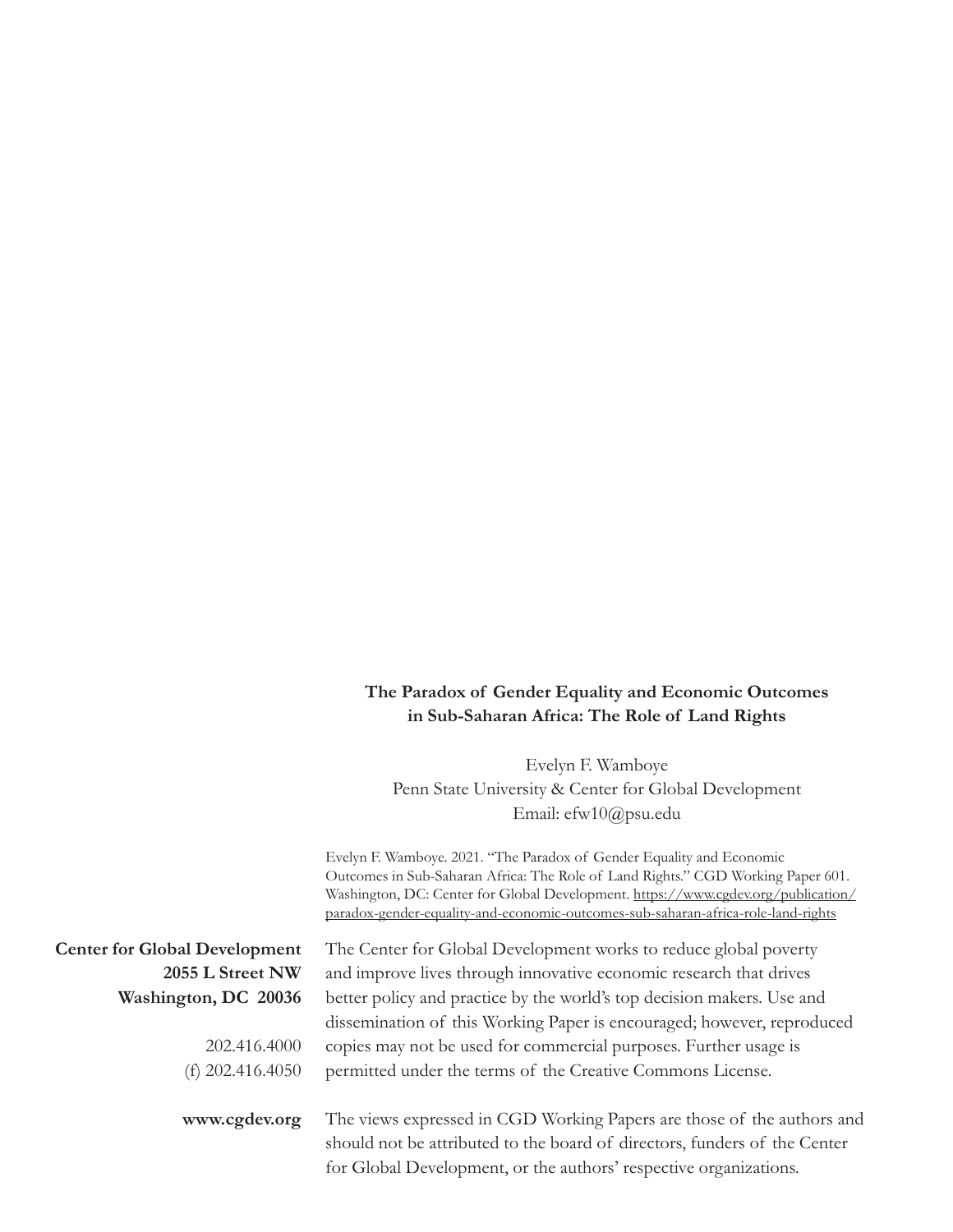## **Contents**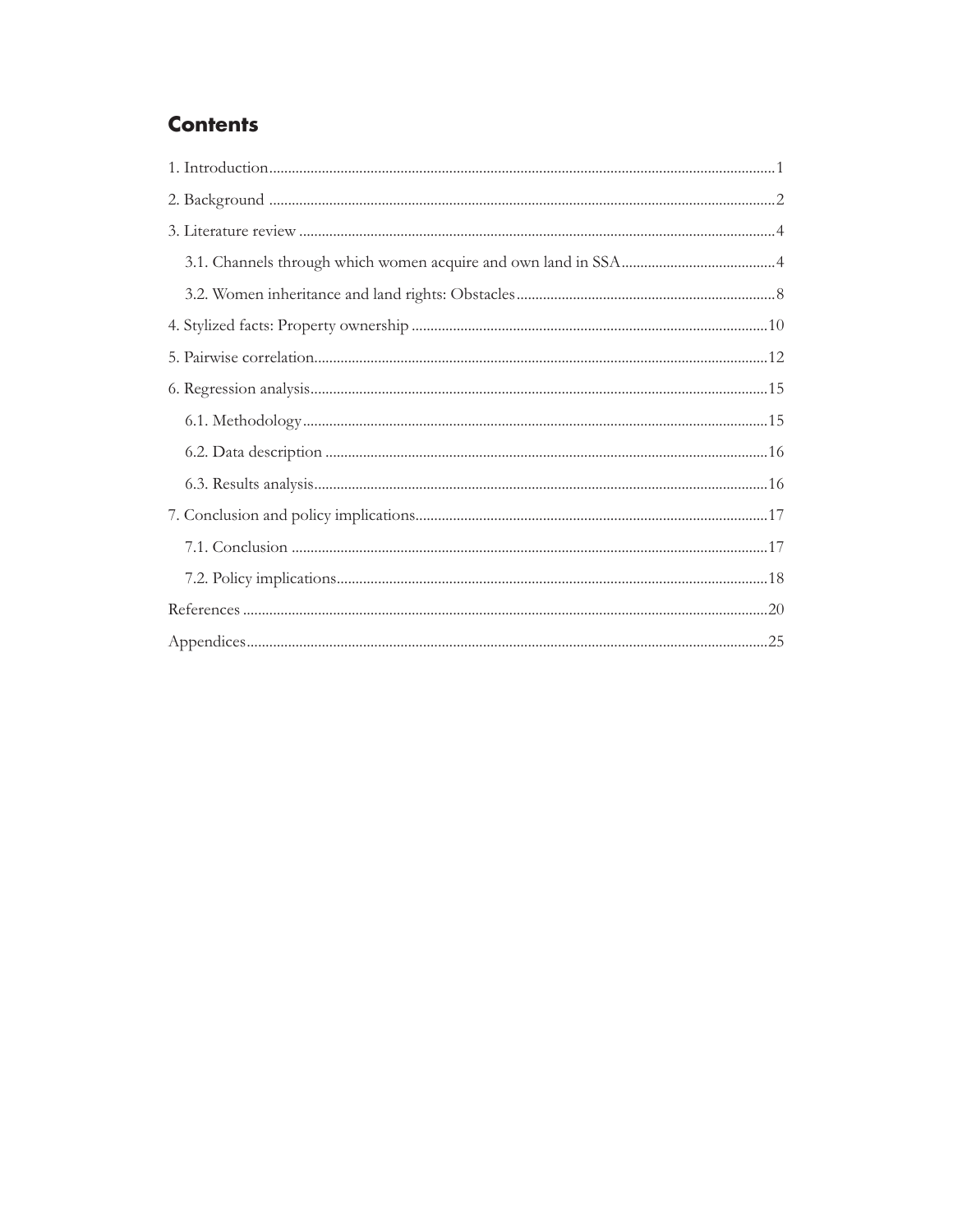## **List of figures**

[Figure 1. Proportion of men and women who own land in selected SSA countries, 2019](#page-15-0) .....12

#### **List of tables**

| Table 1. Percentage of the rural and urban population (averaged over 2005–2018) 2       |  |
|-----------------------------------------------------------------------------------------|--|
| Table 2. Women versus men schooling and employment measures,                            |  |
| Table 3. Property ownership by gender for selected countries in SSA,                    |  |
| Table 4. Pairwise correlation matrix for selected gender social and economic indicators |  |
| Table 5. Cross-sectional stepwise OLS regression for female land ownership effects on   |  |
|                                                                                         |  |
|                                                                                         |  |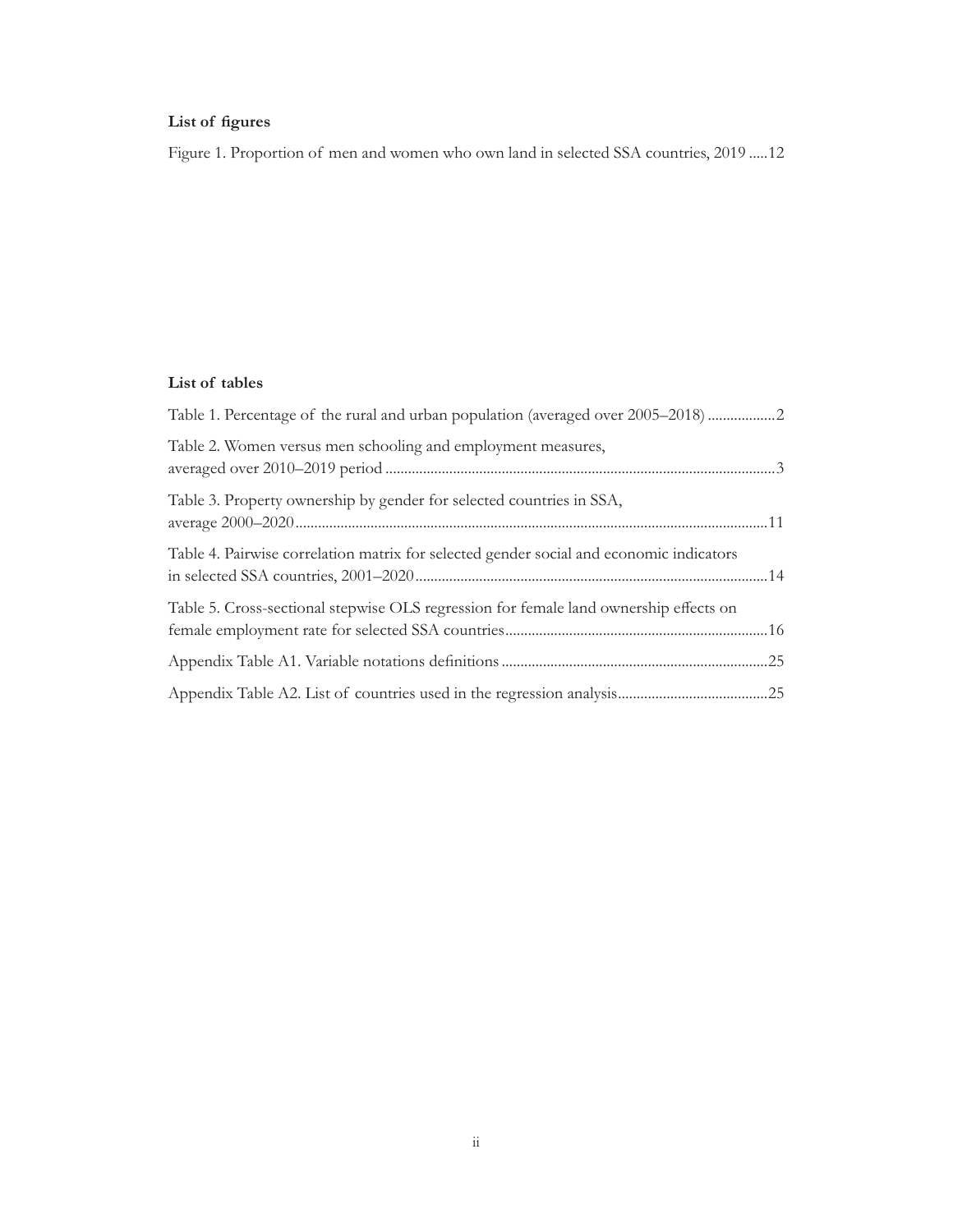## <span id="page-4-0"></span>**1. Introduction**

The process that denies women equal rights as men is directly interlinked with economic and social opportunities that come with those rights, and in aggregate, to a country's economic development (Sen, 1999). Indeed, strides have been made in granting women some rights, thanks to the struggle for women's suffrage movement and other numerous feminist movements and efforts of international organizations that continue to fight for women's social and economic rights and freedoms (Global Fund for Women, 2018; Saiget, 2016; Dancer, 2017). Moreover, many governments now recognize the rights that women have fought for, and have taken deliberate measures to protect them (at least in theory) by incorporating relevant statutes in the statutory Law (Santos, Fletschner and Daconto, 2014). Some women have benefited from such laws, including the right to vote, but many, still, are disadvantaged in social (*lower education attainment, lack of empowerment to make decisions impacting their health and wellbeing and participation in public decision making*) and economic (*poor access to formal employment and high-value jobs*) outcomes. This is exacerbated by poverty and illiteracy, especially for women in developing countries, where these issues are intertwined with, and have an inevitable causal relationship with absence of basic human rights and freedoms (World Bank, 2012). In many instances, women in sub-Saharan Africa (SSA) are unaware of their legal rights and freedoms beyond what is dictated to them by the clan or tribal norms and customs. And even when laws to protect women's rights exist and women are aware of them; most often, many women feel strongly bound by norms and customs within their groups, which impair or override any statutory laws. Furthermore, from my experience and observations in Kenya, there are localities in the country where institutions that are meant to protect and advance women's rights are predominantly staffed with men whose gender discriminatory ideologies impair their judgements and decisions.

In this study, we take a narrow approach and focus on the right of women to own land in SSA as a means to promote gender equality and empower women in the region. This study is relevant in many ways both in terms of its geographical focus and contribution to literature and discussions on women's inheritance of land in Africa. A large proportion of the poorest people in the world are in SSA as evidenced by the disproportionate concentration of the number (33/47) of least developed countries (LDCs) in the region (United Nations Department of Economic and Social Affairs, 2018). In addition, more than 50 percent of the poor globally, tend to be women, which holds true across age and marital spectra (UN, 2015). In a region where ownership and access to land determines both economic and social outcomes of individuals and families; and where women are at the heart of the society, it becomes obvious how land and poverty are intertwined, and why women's ownership and access to land in SSA is an important social and economic policy issue that warrants more study and exploration.

The goal of this study, therefore, is to provide an in-depth analysis of the role of women's ownership and access to land in SSA in determining gender equality and women's economic and social outcomes. A number of studies have explored the general access and ownership of land in SSA, with most of these studies focusing on the marriage channel (FAO, 2008; Kimani, 2012; Wanyeki, 2012; Odeny, 2013; Yeboah, 2014; UN Women, 2018; Kalabamu,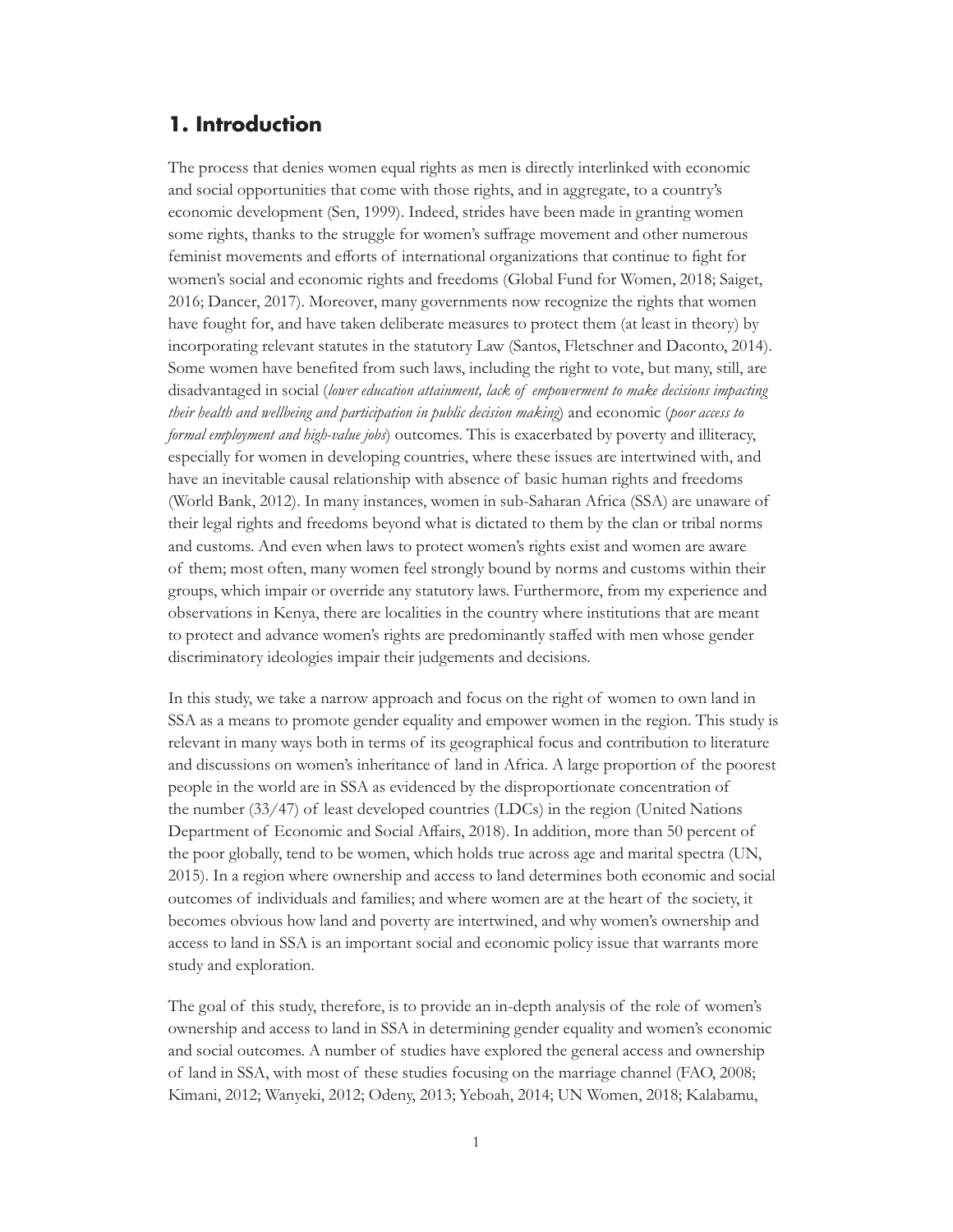<span id="page-5-0"></span>2006; Jacobs and Kes, 2015; Doss et al., 2012; Bose and Das, 2017; Cooper, 2012; Evans, 2015; Evans et al., 2015). Also, a large quantity of this literature is exploratory in nature, probably due to lack of published household-level data on land ownership and channels through which land is acquired in SSA. A few of the studies have attempted to use anecdotal evidence and or survey data for individual countries in SSA, but they limit themselves to specific regions within the country. For example, Jacobs and Kes (2015) and Doss et al., (2012) uses individual-level survey data for Uganda and South Africa, while Evans et al., (2015) studies the connection between tree crops and women access and use of land in Ghana. We deviate from these studies and look at the inheritance channel through birthright, with a conviction that relative to the marriage channel, it is the most effective with no strings attached, and socially and economically empowering. However, similar to other scholars, we have to acknowledge the limitations of data in this specific area and therefore, hope that our study (at minimum) will serve to bring attention to the conversations on women's land inheritance in SSA and spur related empirical research as data becomes available.

## **2. Background**

Agriculture and rural life are the backbone of African societies. Roughly 63 percent of SSA's population lives in rural communities compared to 41 percent in the Middle East and North Africa (MENA) and 48 percent for the World (see Table 1). The agriculture sector, which is predominantly practiced on small family plots, less mechanized and with largely family workers in SSA contributes approximately 56 percent of total employment in the region, which is almost three times that of MENA (18 percent) and twice for the World (30 percent) (see Table 2). Also, a large percentage of the farm workers in SSA tend to be women (57 percent), with men's employment in the sector being about one percent lower (see Table 2, and AUC-ECA-AfDB, 2010). As mentioned before, majority of agricultural sector labor is usually family workers. Contributing family workers in SSA account for about 24 percent of total employment [compared to six percent in MENA and 12 percent for the World], and these family workers are disproportionately women (34 percent), compared to only 16 percent of male employment categorized as contributing family workers (Table 2).

| Region                                             | Rural       | Urban       |
|----------------------------------------------------|-------------|-------------|
|                                                    | Population  | Population  |
|                                                    | (% of Total | (% of Total |
|                                                    | Population) | Population) |
| Middle East & North Africa (excluding high income) | 40.53       | 59.47       |
| Sub-Saharan Africa                                 | 63.20       | 36.80       |
| World                                              | 47.72       | 52.28       |

|  |  |  | Table 1. Percentage of the rural and urban population (averaged over 2005–2018) |
|--|--|--|---------------------------------------------------------------------------------|
|--|--|--|---------------------------------------------------------------------------------|

*Data source:* Author's calculations based on World Bank's World Development Indicators Online Database, Downloaded on April 6 2020.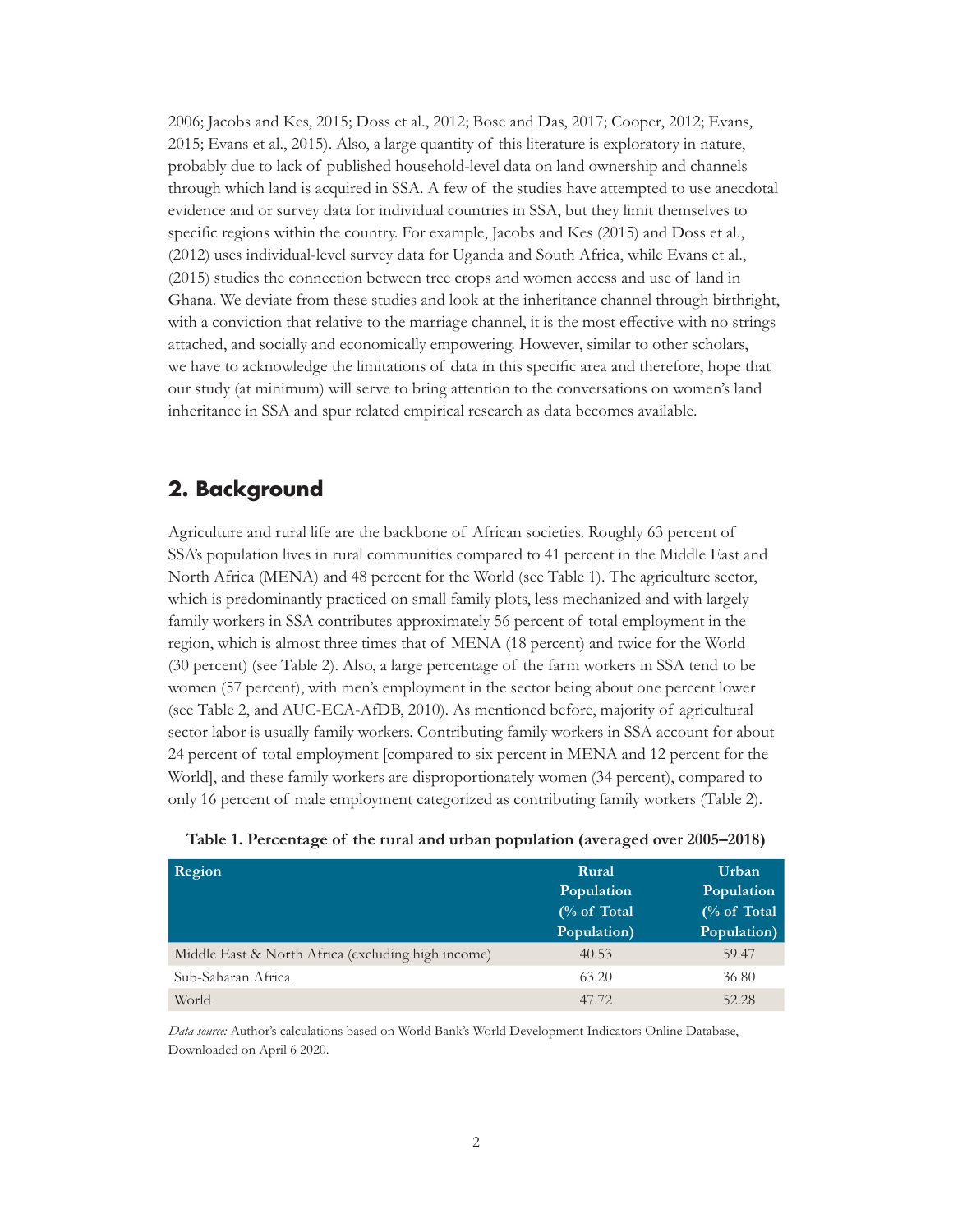<span id="page-6-0"></span>

| Indicator                                                                              | Middle East & | Sub-Saharan | World |
|----------------------------------------------------------------------------------------|---------------|-------------|-------|
|                                                                                        | North Africa  | Africa      |       |
| Children out of school (% of primary school age)                                       | 4.44          | 18.57       | 7.66  |
| Children out of school, female (% of female                                            | 2.40          | 20.75       | 8.38  |
| primary school age)                                                                    |               |             |       |
| Children out of school, male (% of male primary<br>school age)                         | 1.52          | 16.44       | 6.99  |
| Contributing family workers, female (% of<br>female employment) (modeled ILO estimate) | 17.87         | 33.76       | 19.53 |
| Contributing family workers, male (% of male<br>employment) (modeled ILO estimate)     | 3.65          | 15.59       | 7.05  |
| Contributing family workers, total (% of total<br>employment) (modeled ILO estimate)   | 6.26          | 23.95       | 11.89 |
| Employment in agriculture (% of total employment)<br>(modeled ILO estimate)            | 17.68         | 55.95       | 29.97 |
| Employment in agriculture, female (% of                                                | 23.74         | 56.50       | 29.20 |
| female employment) (modeled ILO estimate)                                              |               |             |       |
| Employment in agriculture, male (% of male<br>employment) (modeled ILO estimate)       | 16.32         | 55.51       | 30.46 |
| Employment in industry (% of total employment)<br>(modeled ILO estimate)               | 26.67         | 10.85       | 22.93 |
| Employment in industry, female (% of female<br>employment) (modeled ILO estimate)      | 12.37         | 7.82        | 17.25 |
| Employment in industry, male (% of male<br>employment) (modeled ILO estimate)          | 29.89         | 13.42       | 26.53 |
| Employment in services (% of total employment)<br>(modeled ILO estimate)               | 55.65         | 33.20       | 47.10 |
| Employment in services, female (% of female<br>employment) (modeled ILO estimate)      | 63.90         | 35.69       | 53.56 |
| Employment in services, male (% of male<br>employment) (modeled ILO estimate)          | 53.78         | 31.07       | 43.01 |
| Employment to population ratio, 15+, female                                            | 16.50         | 57.13       | 45.38 |
| (%) (modeled ILO estimate)                                                             |               |             |       |
| Employment to population ratio, $15+$ , male $(\%)$<br>(modeled ILO estimate)          | 67.86         | 68.98       | 71.67 |
| Employment to population ratio, 15+, total (%)<br>(modeled ILO estimate)               | 43.17         | 62.97       | 58.50 |

## **Table 2. Women versus men schooling and employment measures, averaged over 2010–2019 period**

*Data source:* Author's calculations based on World Bank's World Development Indicators Online Database, Downloaded on March 27, 2020.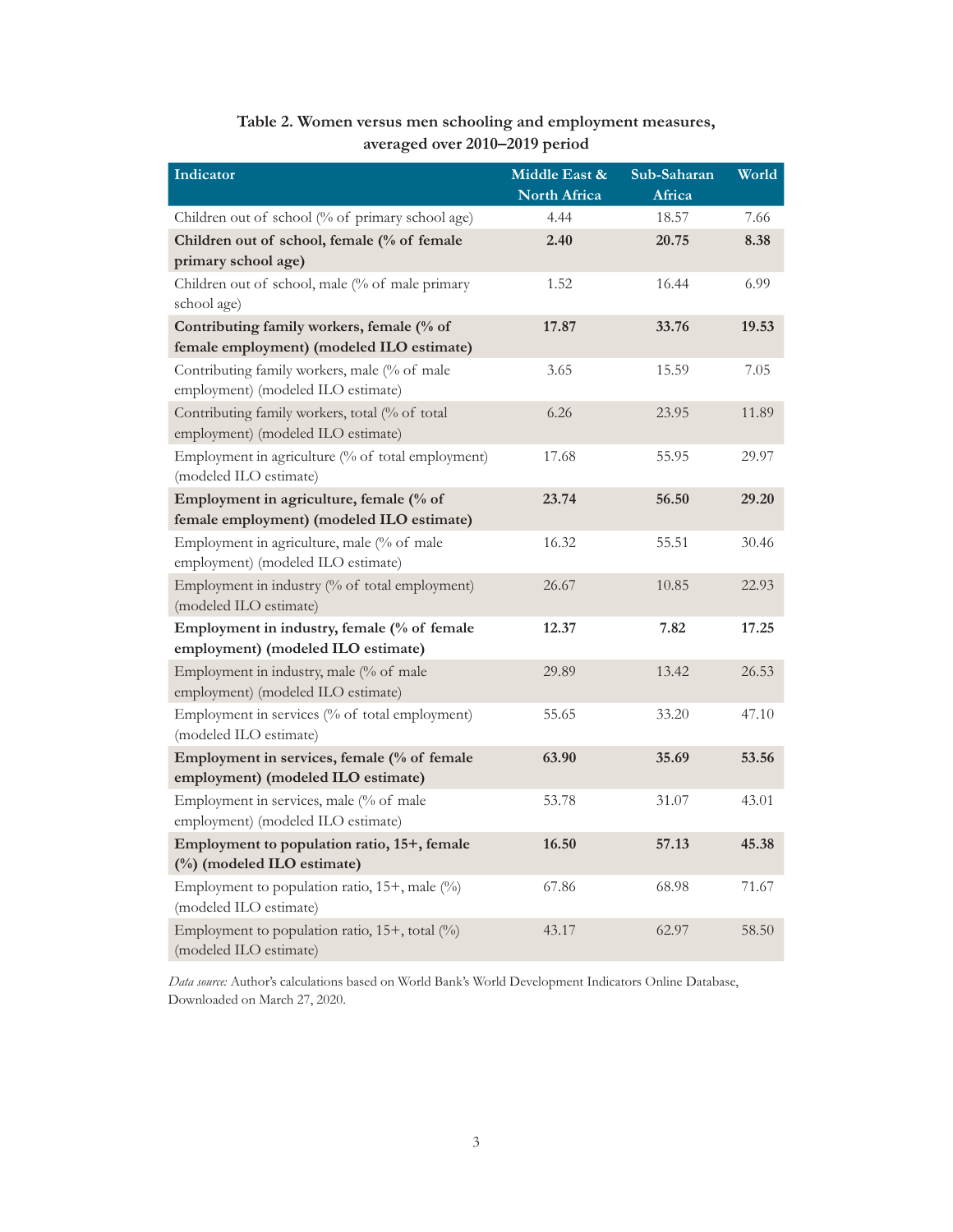<span id="page-7-0"></span>In SSA's small- and medium-sized towns, the informal sector, which highly depends on land, dominates economic activities, and 9 out of 10 informal workers are women and youth (ECA, 2015; AUC, 2011). The sector contributes about 70 percent of total employment in SSA and roughly 86 percent for Africa in general (ECA, 2015). It is also the single largest contributor to GDP in most SSA countries, valued at 50 to 80 percent of economic activities in the region (ECA, 2015; Grynberg, 2013). Moreover, evidence shows that most of the informal sector's jobs emanate from agriculture and services sectors, and in countries such as Senegal, the share of informal sector in value addition in agriculture and forestry is close to 100 percent (ECA, 2015; Benjamin et al., 2012). As a result, land is an important economic resource, a cornerstone of economic development, and a means of achieving food security and overcoming extreme poverty in the region (Ellis and Mdoe, 2003; Odgaard, 2002; Odeny, 2013; Doss et al., 2012). From an entrepreneurial perspective, land plays a vital role in investment strategies, especially for small and medium businesses that characterize much of SSA countries' small towns and rural communities. For instance, in order to access financial credit via the formal financial sector, land title is required (in most countries in SSA) as a major collateral (Arekapudi and Almodovar-Retegius, 2020). Beyond the economic relevance, land ownership in SSA is a source of social identity and political power, cultural heritage and insurance for continuity of clan/family lineage (Evans, 2016; Arekapudi and Almodovar-Retegius, 2020).

Women stand to benefit from land ownership in the same vein men have for centuries. More importantly, the multiplier effects of economic and social impact of women's ownership of land are far reaching compared to those accrued from men as landlords (Afridi, 2010; Duflo, 2003, Jones and Frick, 2010; Rabenhorst, 2011). An excerpt from a UN Women (2018) study on securing rural women's access to land in Cameroon clearly illustrates this point:

> "In this farmland, I cultivate yams, groundnuts, maize and cassava for home consumption and the excess is sold in the local market and the proceeds used to cater for my family and send the children to school. With the land title, I can easily obtain a loan from the local micro finance institutions to enable me to pay workers to cultivate my farm since I am getting old."

## **3. Literature review**

#### **3.1. Channels through which women acquire and own land in SSA**

Aside from purchase, women can naturally acquire and own land in SSA through inheritance and marriage channels. While men have secure and legal guarantees to own land through both channels, women's position depends on luck and a number of favorable circumstances even in the presence of legal protection. In fact, there is an increasing body of literature providing evidence of insecure position of women's land rights (Jacobs and Kes, 2015; Rugadya, 2010; Budlender and Alma, 2011; Joireman, 2007; Claasens and Ngubane, 2008; Doss et al., 2012; Cooper, 2012; Agarwal, 2003).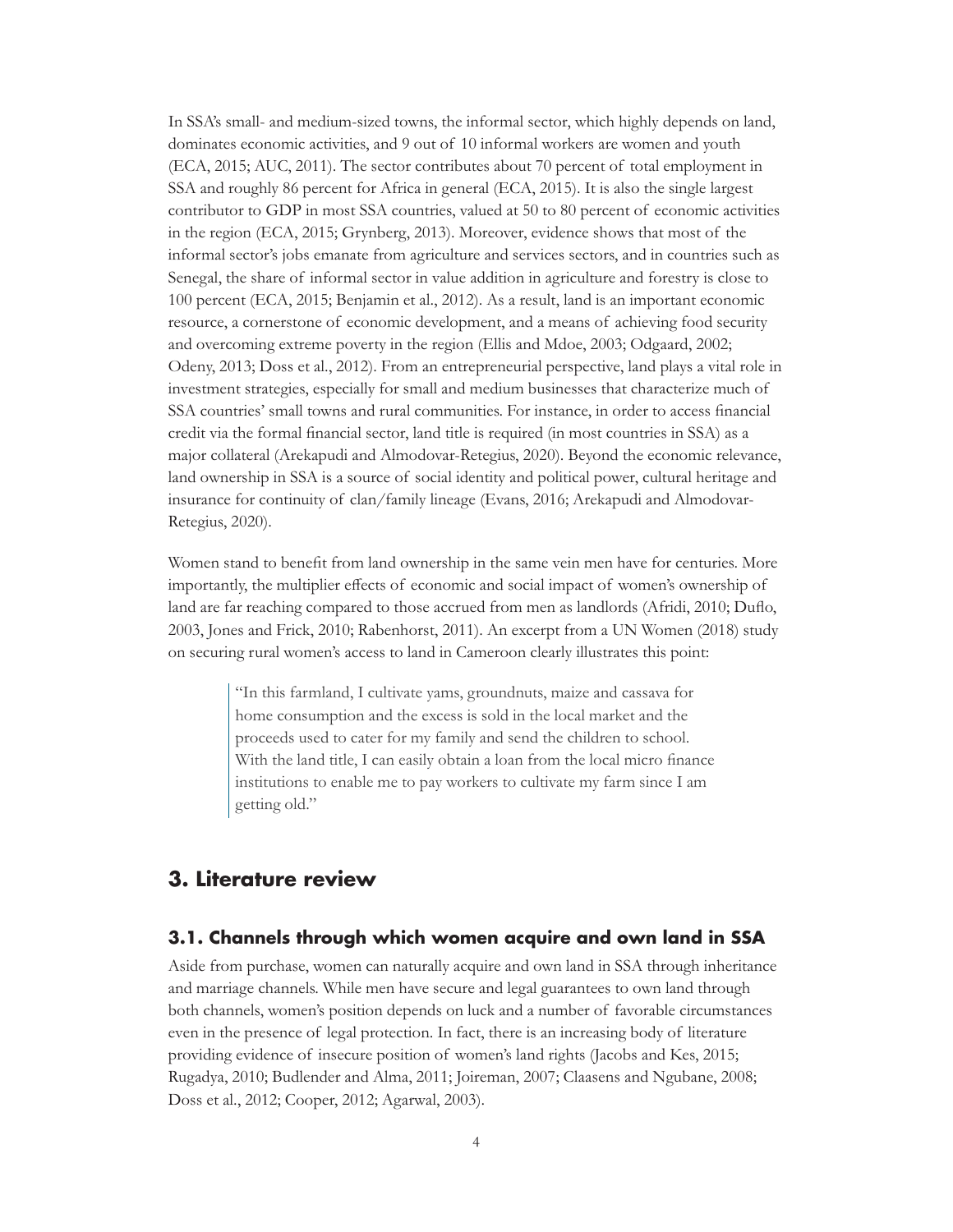Undoubtedly, land is the most valuable resource in SSA and an exclusion of women from land inheritance exacerbates their vulnerability to chronic and intergenerational poverty (Bird, 2007; Doss et al., 2012). Therefore, it is paramount to understand gender patterns in land access and ownership in SSA in order to have a clear grasp of women's social and economic vulnerabilities and opportunities in the region (Doss et al., 2012).

#### **3.1.1. Inheritance channel**

Inheritance is the most important and cheapest channel of acquiring productive assets such as land. As part of the birthright, it is the natural and cheapest means through which women can acquire and own land in SSA, and it accords women the *initial* equal economic opportunities in life similar to their male siblings. However, in nearly all SSA countries, patriarchal patterns in land inheritance persist despite these countries' commitment to gender equality goals and national land reforms (Claassens and Ngubane, 2008; Walker, 2005). Particularly, patriarchal laws and traditions effectively characterize land as the property of men and their sons, with women (daughters, sisters and wives) enjoying secondary access through their male relations (Claassens and Ngubane, 2008; Joireman, 2007; Rugadya, 2010; Budlender and Alma, 2011). Arguments that women's ownership of assets such as land would *empower* them, encourage unruly behaviors, and discourage or break-up marriages are often used to justify denying land inheritance to women (Kalabamu, 2006). In countries such as Swaziland, women cannot own land under any circumstances because they are considered minors under the law (Kimani, 2012). In Lesotho, women (regardless of age and marital status) are defined as children of their fathers (unmarried), husbands (married) or sons/heirs (widowed) (Molapo, 1994). However, there are some exceptions such as Comoros (especially on the main Island) where only women and girls inherit land, houses, and other assets from their fathers. According to customary traditions in Comoros, a father has the responsibility to build houses for his daughters, and upon marriage, husbands move into their wives' homes rather than the other way round as it is elsewhere in patriarchal systems in Africa. Overall, women in most countries in SSA, are treated as people in transit from their natal to marital homes, and, are therefore, expected to get married if they want to own or access land (FAO, 2008; Odeny, 2013).

International and domestic women rights advocacy groups have taken up the question of land inheritance in Africa on the grounds that it is both a human right and a socio-economic issue; particularly, in light of the negative impact of HIV and Aids, the plight of women after divorce or death of a spouse, and human displacement due to civil strife in countries such as Uganda and Democratic Republic of Congo; and forced evictions due to FDI in land in places like the Gambela region in Ethiopia. These groups advocate for changes in inheritance systems within a broader reform agenda by focusing on family laws and land rights (Hill, 2011; UN, 2010; Jutting and Morrisson, 2005; Human Rights Watch, 2003; Benschop, 2002; UN Habitat, 2006; UN Millennium Project, 2005). They conceptualize land inheritance as a way in which the negative socio-economic impact of the aforementioned adversities on vulnerable individuals or households can be prevented or exacerbated (UN Women, 2011; Chapoto et al., 2007; World Bank, 2004; Rose, 2006; Aliber and Walker, 2004; Strickland, 2004; UN, 2004).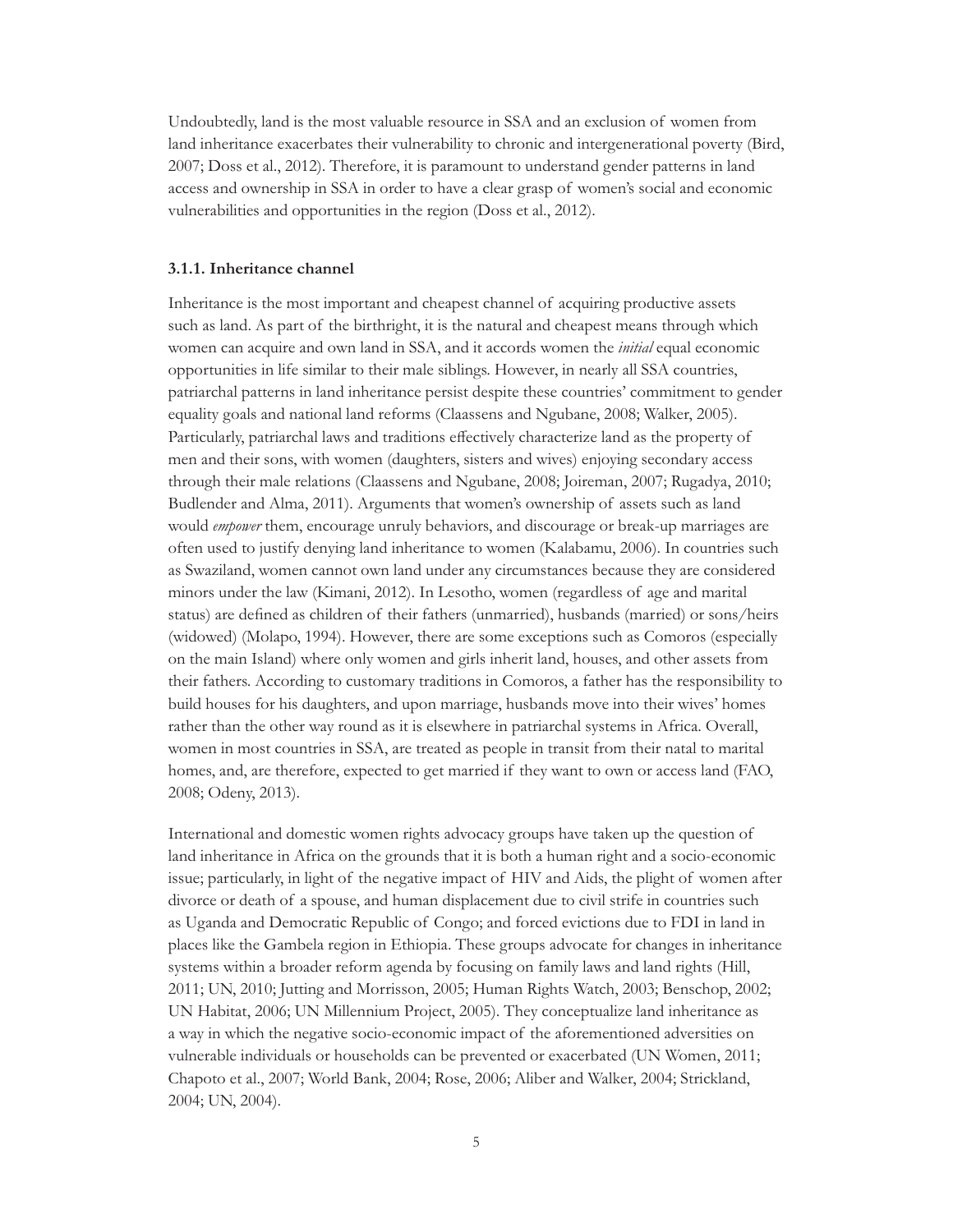Undoubtedly, the negative socio-economic effects of denied access to land inheritance impacts not only the girl child, but her offspring, including her male children; especially when these girls end-up as uneducated single mothers due to unfavorable life experiences. In a number of patriarchal societies in SSA, it is commonly expected that upon marriage, a woman should sever any material claims and benefits (including acquiring and access to land) from her natal family, and henceforth be affiliated with her husband's family; and in turn, access land and other material assets through that affiliation. This expectation is extended to the girl child upon coming of age, whether single or unmarried with children. But, such expectation only creates false hope that marriage is a woman's salvation and absolves responsibility and guilt from the natal family members since most married women are never fully accepted as full and permanent members in their husband's clan. The finding in a selfstudy by the government of Kenya presented in a report to the committee on Economic, Social and Cultural rights clearly spells out the precarious situation that an African girl child finds herself in; '*under the customary law of most ethnic groups in Kenya, a woman cannot inherit land and must live in the land as a guest of male relatives by blood or marriage*' (GoK, 2006). A similar study in Tanzania arrived at the same conclusion that family and clan land is customarily heritable by men, with women acquiring their interests in land through their husbands, especially in patrilineal system, which is practiced in around 80 percent of Tanzania's ethnic groups (Dancer, 2017).

Scholars have conducted studies to document issues related to land inheritance, but largely via the marriage channel, and very few have focused exclusively on inheritance via birthright. The inheritance (birthright) channel is mentioned in passing in some of these studies. For example, Doss et al., (2012) examines the relationship between inheritance, marriage and asset ownership using data on individual-level asset ownership and women's life histories regarding assets in three Ugandan districts (Kapchorwa, Kibale and Luwero). They found that men who owned land were more likely to have inherited compared to women. In addition, women, relative to men, were less likely to have the right to sell, bequeath or rent out land they owned, regardless of how they acquired the land (Rugadya et al., 2004). Dancer (2017) on the other hand, evaluates the contestations around women's inheritance of land in Africa by looking at the patterns and reasons of resistance and omissions towards enshrining an equal right to inherit in land succession laws in Tanzania and neighboring countries (Kenya and Uganda). The study highlights the precarious situation and reality that widows in Tanzania and elsewhere in SSA face, even when they have constitutional and international human rights to inherit their husband's assets.

A related study whose main premise is on land inheritance via the marriage channel, uses information gathered from interviews with government and non-government actors, policy analysis and reviews of literature to evaluate how inheritance is being addressed in Ghana, Kenya, Mozambique, Rwanda and Uganda (Cooper, 2012). It attempts to bring to light how inheritance is understood as a public policy in safe-guarding women's inheritance, marriage, customary land governance and local arbitration in the five countries. Another study by Agarwal (2003) sheds light on the experiences of women in India. The paper traces the history of women's land rights in India and explores the prospects and constraints linked to women access to land through the state, the family and the market. However, the central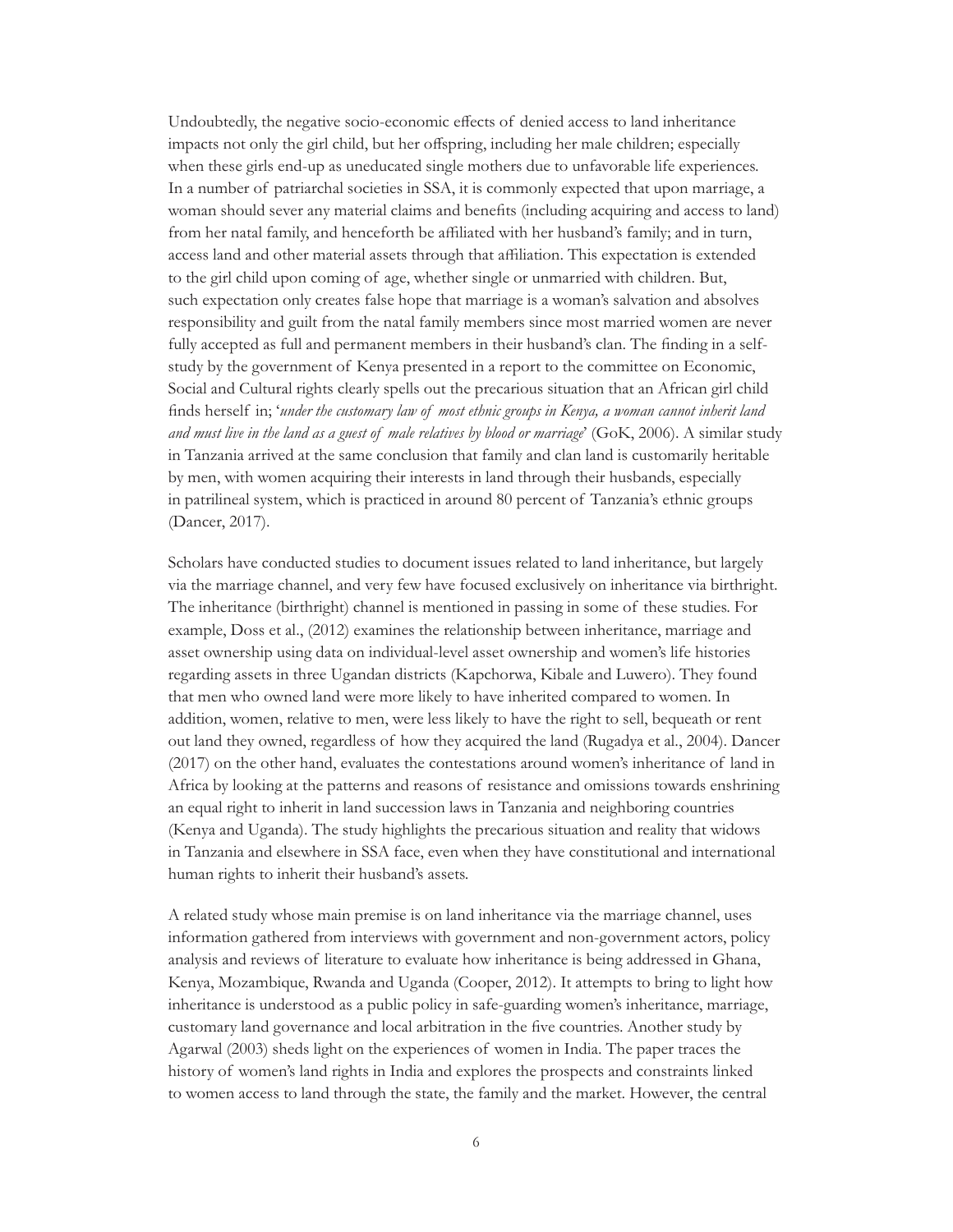focus of the paper is the advantages of poor women acquiring and accessing land via the market, and working as a group to lease in or purchase land using government credit.

#### **3.1.2. Marriage channel**

As mentioned above, marriage is the most encouraged channel and highly endorsed by the patriarchal land tenure system through which women can access, and in some ways, own land in SSA. Since the inheritance channel is perceived culturally as anti-marriage, women are presented with and steered towards marriage not just as part of their social obligation, but out of necessity as well; to improve their current and future economic wellbeing. Indeed, in most cases, married women enjoy access to their matrimonial land but at the pleasure of their husbands or sons (in case of widowhood). In some parts of SSA countries, there is evidence showing majority of couples (married and consensual unions) own land jointly (Doss, et al., 2012; Jacobs and Kes, 2015), however, most of that land was bequeathed to the male partner through inheritance.

The marriage channel is a bit tricky for women because not only is it conditional on marriage and a woman's good standing in the marriage, but equally, it does not significantly improve women's economic and social welfare (Jacobs and Kes, 2015). It also leaves out the unmarried, single mothers, and those women in cohabiting relationships. For example, evidence shows that in most cases, women do not have legal rights to their matrimonial land, and are not granted management power (Jacobs and Kes, 2015). In the cases of divorce and widowhood, the privileges of continued use and access are not guaranteed as well (Bird and Espey, 2010; Dancer, 2017).

A number of studies have shown loss of land by the widows due to eviction and other forms of land grabbing by male (and in some cases, female) relatives of the husband, leaving most of these women completely destitute (FAO, 2008; Odeny, 2013; Dancer, 2017). For example, a study in Zambia found that over a third of widows are denied access to family land after their husbands die. This is not unique to Zambia, rather, it is a common practice for much of SSA, and it happens even when statutory laws protect women from such vices (Kimani, 2012; Odeny, 2013; Dancer, 2017). Anecdotal evidence from Tanzania, Burundi, DRC, Eritrea, Sierra Leon and Sudan also show cases where widows, divorcees and victims of conflicts and civil wars being denied access to their matrimonial and family land in the name of abiding to customs and patriarchal rules (FAO, 2008; Odeny, 2013; Dancer, 2017).

In line with International human rights and the Protocol to the African Charter on Human and People's Rights on the Rights of Women in Africa (Maputo Protocol), several countries in SSA (including Kenya, Rwanda, and Uganda) have deliberately made provisions in their constitution to address the precarious conditions that women face while accessing land via the marriage channel. The Ugandan constitution decrees equal land rights for men and women, both during marriage and in the event of its dissolution (Rugadya et al., 2004). There is evidence that such provisions have improved chances of married women's access to and ownership of land in SSA but gender discrimination still persist after divorce or widowhood. For instance Torkelsson and Tassew (2008) analyzed the impact of marital status on women's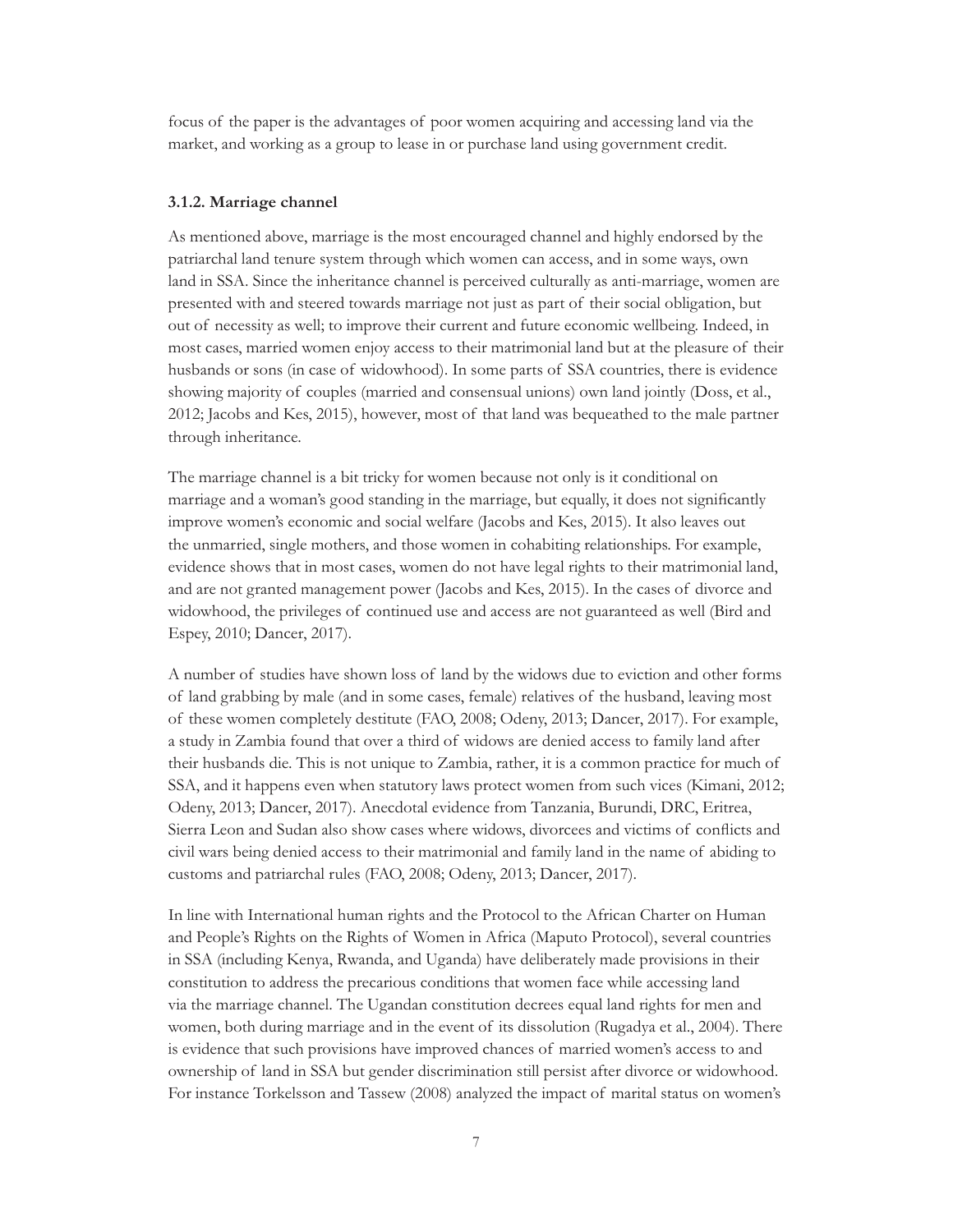<span id="page-11-0"></span>access to property. Similar to Jacobs and Kes (2015) [for Uganda and South Africa] and Doss et al., (2012) [for Uganda), they found that married women had access to the greatest amount of resources, followed by divorced, widowed and never married. Those who were separated had the least amount of resources. However, these findings should be interpreted within the context as the probability of women access and ownership of land vary within countries and across countries. Also, it is important to note that access does not automatically imply ownership, and moreover, ownership does not imply equal proportion to men.

#### **3.2. Women inheritance and land rights: Obstacles**

Women regardless of their marital status and channel through which they access or acquire land, face a myriad of obstacles in their fight to attain gender equality in land rights. A few select obstacles broadly categorized under education and awareness, sociological and cultural, and legal are discussed below:

#### **3.2.1. Obstacles linked to education and awareness**

One of the issues that have often posed a challenge to women in their fight for equitable rights to inherit land, especially when the government policies accord them such rights, is the lack of education about and awareness of these rights (Odeny, 2013; Massay, 2020). In many instances, African governments have made legislative provisions and other legal measures to accommodate women grievances in accessing, acquiring and owning land usually as a response to external pressure. In this regard, they rarely take the additional and necessary step to educate the public about these provisions; especially people living in rural communities who stand to benefit most from such provisions, local government officials who are bestowed with the powers to enforce these provisions, and community and clan leaders who are directly responsible for allocating land and addressing land disputes. In the 2017 African Union (AU) report, member states recognized this gap and took the necessary steps through the African Union (AU)—Economic Commission for Africa (ECA)—African Development Bank (AfDB)'s Land Policy Initiative (LPI) to develop training modules on gender mainstreaming in land governance; and ensure gender is mainstreamed in the Guidelines for Curricula Development and Land Governance in Africa and monitoring and evaluation framework for land governance (AU, 2017). Non-governmental organizations (NGOs) and other international advocacy groups have also taken on the responsibility not only for advocacy and activism but also for spreading community awareness on women's rights to land (see Nandasen, 2012 and Tripp, 2004). For example, these organizations and advocacy groups set up legal education centers such as legal aid centers and communitybased paralegals and conduct awareness-raising campaigns that provide behavioral-change tools, especially in cases where women have been conditioned to believe that its 'Godintended' for only men to inherit and own land (Kelkar, 2014).

Land laws that grant women the rights to own land, can only be effective if there is awareness of these laws, the abilities to invoke them, the general governance environment and the extent to which statutory laws are practiced instead of cultural norms and traditions (Odeny, 2013).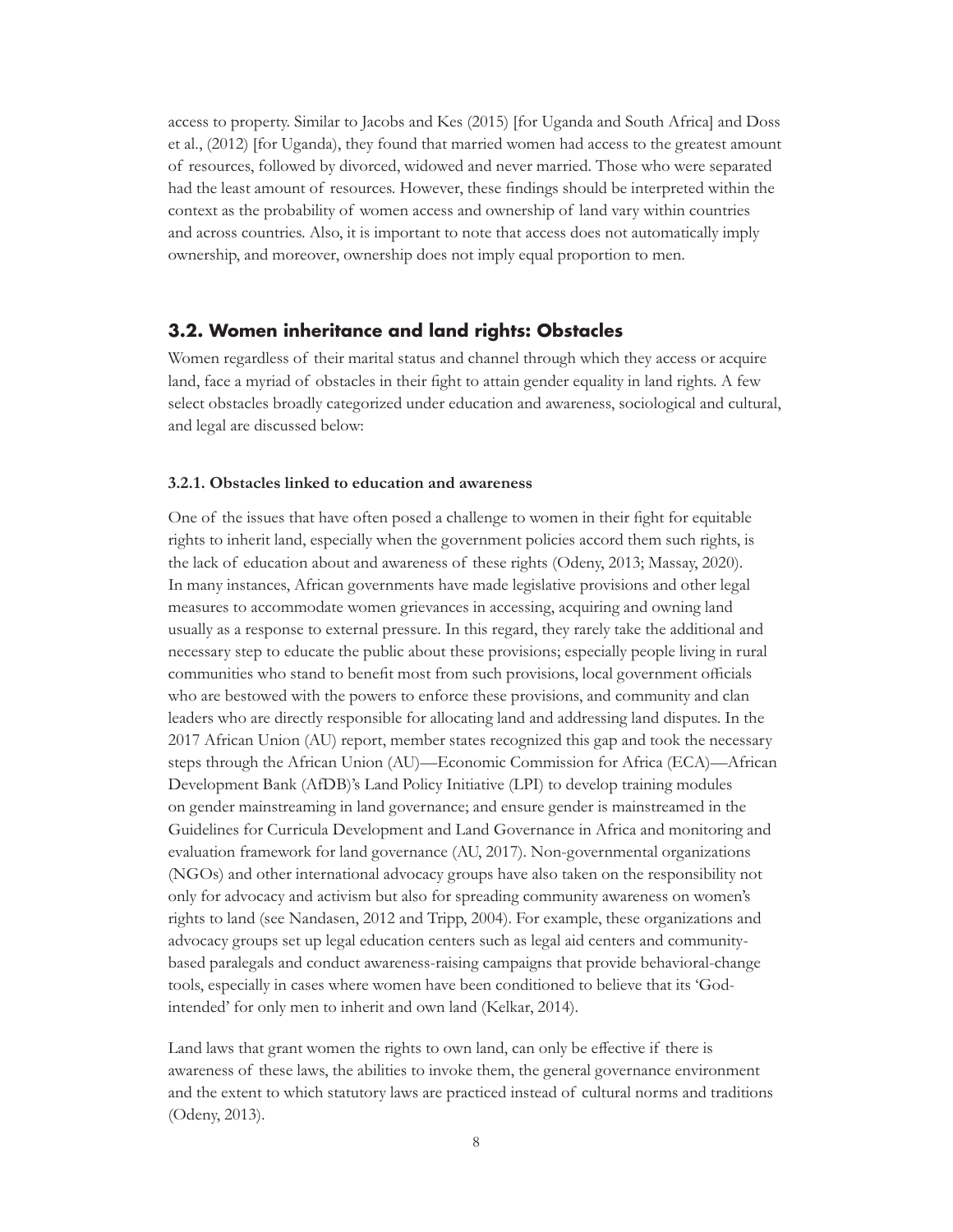#### **3.2.2. Sociological and cultural obstacles**

In many African countries, pluralism in land tenure, which includes customary, religious and statutory laws, is the norm. Such tenure pluralism confuses and complicates women's right to access and own land (Meinzen-Dick and Pradhan, 2002; Lentz, 2007; Evans, 2016), and in most cases, the system with the most gender bias prevails (Joireman, 2008; Dancer, 2017).

Resistance to women access and ownership of land is deeply embedded in customs and traditions that promote the perception that land symbolizes male dominance, which is necessary for family, community and clan survival (Allendorf, 2007; Whitehead and Tsikata, 2003; Agarwal, 1994; Carney, 1998). This is more so in patriarchal land tenure systems, whose laws persist, even in the presence of statutory laws. Furthermore, despite the efforts that NGOs and advocacy groups have made in educating the public on women's rights to land, and the penetration of non-customary tenure ideology and legislation, customary tenure not only persists, but also, in many SSA countries is the dominant tenure system (Alden Wily, 2001). Nonetheless, women have made and continue to make concerted efforts to counter these sociological and cultural barriers to access, acquire and own land. Notable examples are the 1995 Beijing Conference (Federici, 2011) and the 2016 Kilimanjaro Initiative that resulted in a land rights charter of demands (Action Aid, 2016). Other activism have resulted in passing of land acts in several countries (McAuslan, 2013; Odeny, 2013).

The African Union recognizes the importance of inclusive land policies in reducing land related conflicts, and therefore, has advocated to Member States to adopt innovative hybrid approaches that combine the best in community and statutory land systems by drawing from community experiences in order to buttress customary land rights while, at the same time, ensuring that the rights of women and other marginalized groups are respected. In addition to ensuring compatibility between customary and constitutional and statutory safeguards for women's land rights, the AU recommended that Member States incorporate gender responsive provisions in the statutory framework recognizing customary law and that customary law and practices should not be seen to be violating constitutional provisions that protect women's land rights (AU, 2017).

#### **3.2.3. Legal obstacles**

It is with no doubt that land tenure system that supports gender equality will empower women by increasing their agriculture production and disposable income, and foster healthy social relationships among other things (Odeny, 2013; Doss et al., 2012). However, such a system must also grant women the right to own land by issuing title deeds and other legal documents that clearly spells out ownership. Also, the process must be inexpensive and less complicated, bearing in mind those with the greatest need tend to be illiterate and poor.

Land titling process via the inheritance channel starts with village elders who allocate land to the rightful heirs. It then moves to government land boards that evaluate the necessary paperwork and make recommendations for title issuance. The problem with both of these stages is two-fold. First, members that serve on the village committees are reluctant to allocate land to women because of strongly held patriarchal beliefs and adherence to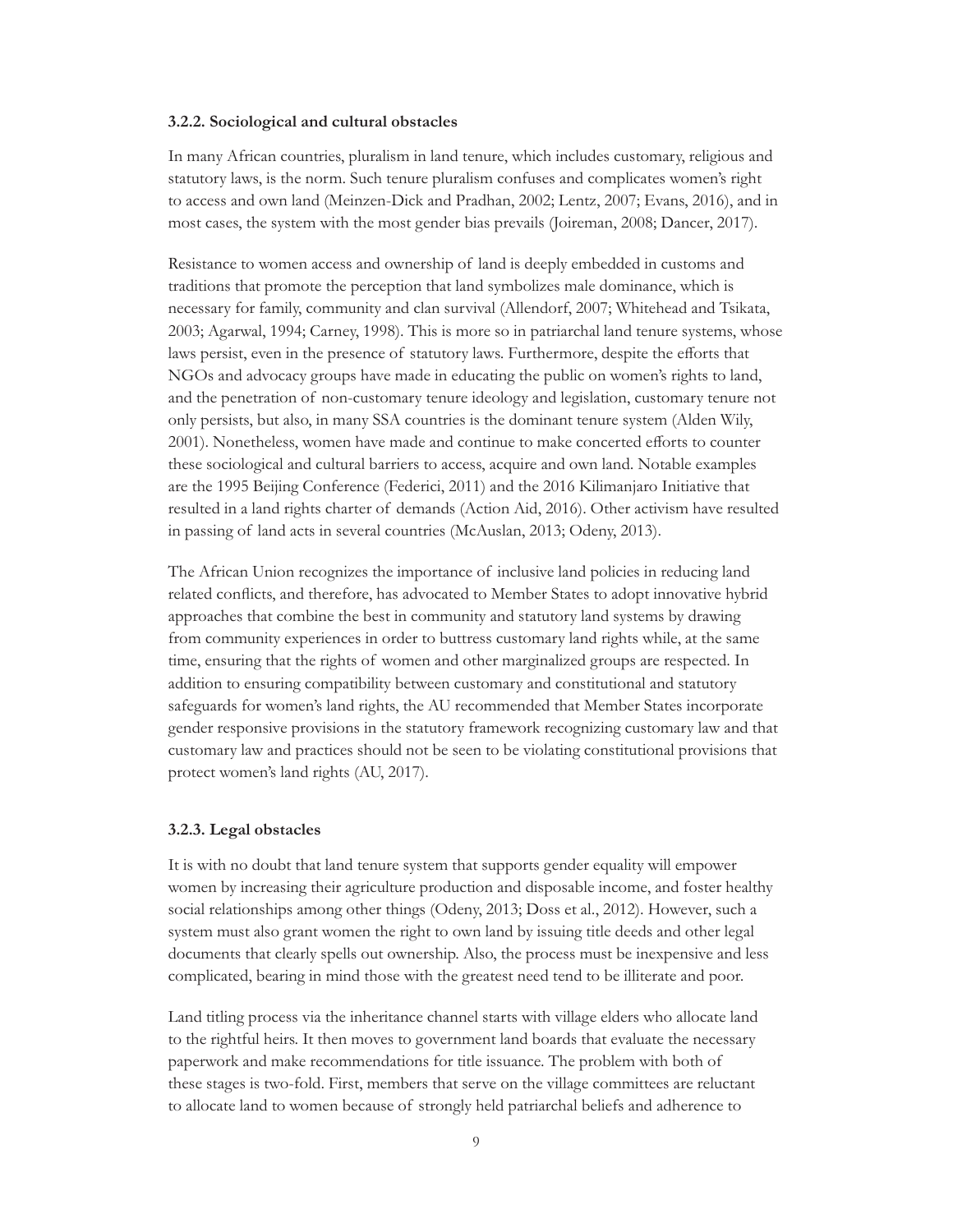<span id="page-13-0"></span>customary laws that tend to be discriminatory along gender lines; and second, the process is time consuming, complex and very expensive, especially for women who are already burdened with care responsibilities (Young, 2010). In many ways, it is has deterrence and exclusion mechanisms, especially for the poor and illiterate women.

The option of land ownership and titling via marriage is even more complex and harder compared to women who own land via inheritance (Jacobs and Kes, 2015). For example, many land boards across SSA do not allocate land to married women without a written consent of their spouses, while the same is not required for married men (Jacobs and Kes, 2015). In other instances, land boards have been reluctant to allocate land to married women on the grounds that it would encourage unruly behaviors and break-up families (Jacobs and Kes, 2015).

Some authors (Lastarria-Cornhiel, 1997) caution about the negative impact of land titling and formalization of land as it is used to exclude women from land access and ownership. Particularly, since the title defines legal ownership, some men still use customs and traditions to cheat women in supporting a man as a sole holder and legal bearer of the title deed on the account that he is the head of the family. This, in many cases, also applies on parcels of land purchased or even inherited by women. Moreover, once the man has the title deed, it becomes easier to sell off the land without the consent from his wife or family, leaving the women in very precarious economic and social conditions. Thus, the AU-AfDB-ECA consortium recommended that if law and policy in member countries are to redress gender imbalances in land holding and use, it is necessary to deconstruct, reconstruct and reconceptualise existing rules of property in land under both customary and statutory law in ways that strengthen women's access and control of land while respecting family and other social networks (AUC-ECA-AfDB, 2010).

## **4. Stylized facts: Property ownership**

Table 3 provides data on immovable asset (land and house) ownership by gender for six countries for which comparable data was available. It is important to note here that the data does not provide us with information of how these assets were acquired. As previously mentioned, men in SSA countries are more likely than women to acquire land and other immovable properties via inheritance from their families while women, via purchase or marriage. In addition to information on the percentage of men and women who own or do not own land or house individually, Table 3 also provides data on percentage of men and women who own land jointly (with spouse) and on the question of whether men and married women have equal ownership rights to immovable assets.

Focusing on land alone, data indicates that a large percentage of both men and women do not own land in SSA. However, whereas between 57 (Democratic Republic of Congo) and 78 (Senegal) percent of men do not own land in SSA, the proportion of women who do not own land is much higher; between 61 (Kenya) and 92 (Senegal) percent. The proportion of those who own land individually is smaller both for men and women, but for women,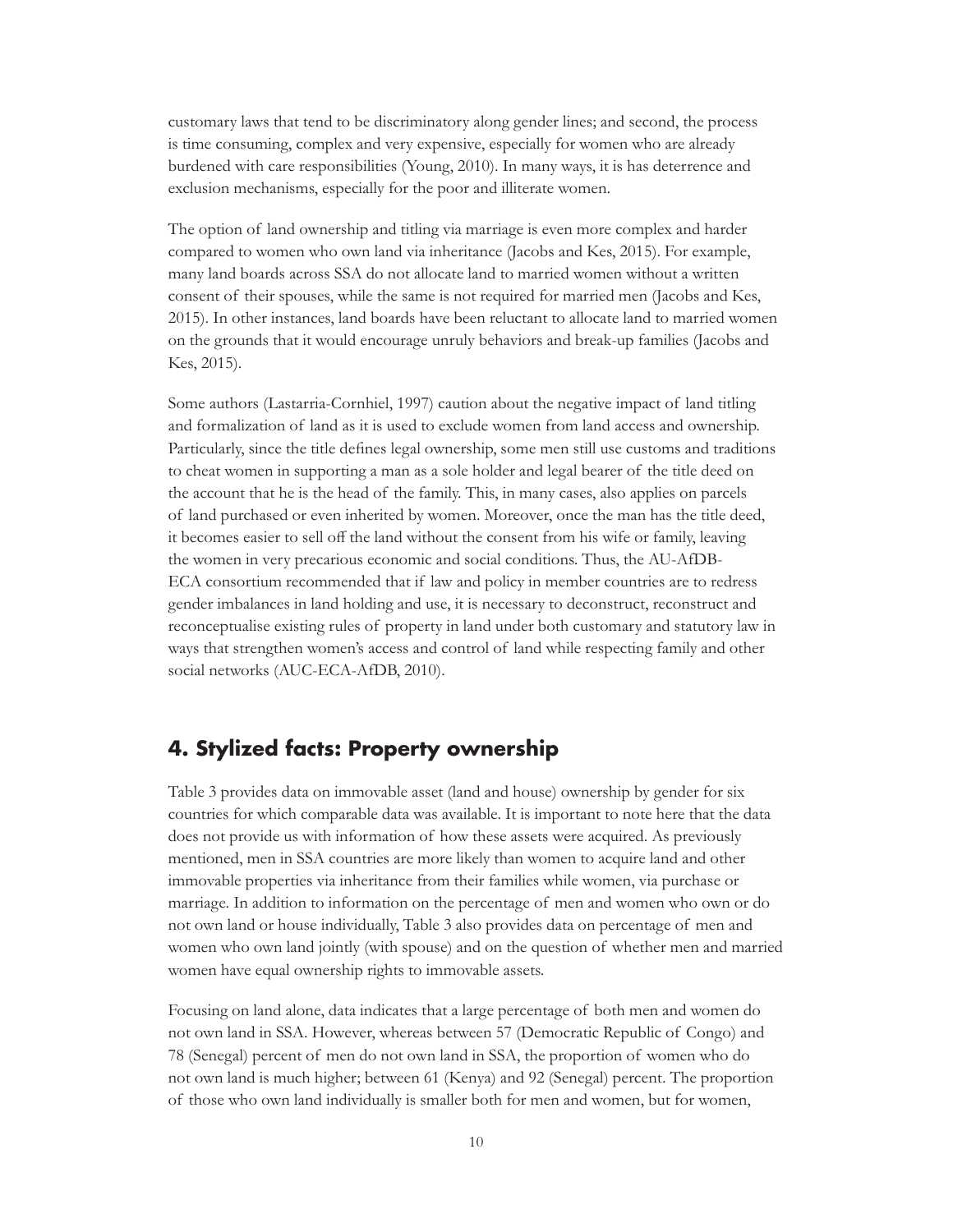<span id="page-14-0"></span>it is almost abysmal. Evidence in Table 3 shows that between 17 (Senegal) and 30 (Kenya) percent of men own land, whereas, only three (Senegal) to eight (Ghana) percent of women own land in SSA. With reference to joint ownership of land, evidence suggests that more women compared to men own land jointly (with their spouse). This could be attributed to the fact that women who own property prior to marriage are more likely to convert to joint ownership compared to men. For example, only around three (Togo) to 17 (Democratic Republic of Congo) percent of men own land jointly with women, this is compared to three (Senegal) to 28 (Kenya) percent of women. Another interesting statistics in Table 3 is on the question of whether men and married women had equal ownership rights of immovable assets. In all but one country (Democratic Republic of Congo) listed in Table 3, the response was 'yes'.

Figure 1 provides data for 42 SSA countries on men and women land ownership but only for 2019. The difference between the percentage of men and women who own land in these countries is about 40 percent, whereby on average 31 percent of women in SSA own land, compared to 69 percent of men. As shown in Figure 1, the difference is consistent across the 42 countries, suggesting that the constraints that women face in accessing and owning land in these countries is more or less similar.

|                                                                                                   | Congo,<br>Dem. Rep. | Ghana        | Kenya        | Senegal      | <b>Togo</b>  | Zambia |
|---------------------------------------------------------------------------------------------------|---------------------|--------------|--------------|--------------|--------------|--------|
| Men who do not own a house (% of men)                                                             | 53.2                | 73           | 48.6         | 75.4         | 70.3         | 54.8   |
| Men who do not own land (% of men)                                                                | 57                  | 64           | 53.4         | 78.45        | 67.8         | 63.3   |
| Men who own a house alone (% of men)                                                              | 28.5                | 21           | 37.8         | 13.6         | 26.9         | 23.9   |
| Men who own land alone (% of men)                                                                 | 21.8                | 28.2         | 30.2         | 16.65        | 28.6         | 19.5   |
| Men who own land jointly (% of men)                                                               | 17.3                | 6.8          | 12.6         | 4.55         | 3.2          | 12.1   |
| Men and married women have equal<br>ownership rights to immovable property<br>$(1 = yes; 0 = no)$ | $\overline{0}$      | $\mathbf{1}$ | $\mathbf{1}$ | $\mathbf{1}$ | $\mathbf{1}$ | 1      |
| Women who do not own a house (% of<br>women age 15-49)                                            | 62.7                | 81.1         | 57.7         | 89.55        | 89.5         | 53.8   |
| Women who do not own land (% of<br>women age 15-49)                                               | 65.8                | 78.1         | 61.3         | 92.8         | 90.3         | 67.1   |
| Women who own a house both alone and<br>jointly (% of women age 15–49)                            | 5.3                 | 3.8          | 3.8          | 1.1          | 2.1          | 6.2    |
| Women who own a house jointly (% of<br>women age 15-49)                                           | 25.6                | 10.8         | 30.6         | 8.45         | 5.7          | 30.4   |
| Women who own land alone (% of<br>women age 15-49)                                                | 7.6                 | 8.1          | 7.1          | 3.35         | 4.5          | 6.7    |
| Women who own land both alone and<br>jointly (% of women age 15–49)                               | 4.7                 | 3.7          | 3.4          | 0.8          | 1.4          | 4.5    |
| Women who own land jointly (% of<br>women age 15-49)                                              | 21.9                | 10           | 28.2         | 3.05         | 3.6          | 21.4   |

#### **Table 3. Property ownership by gender for selected countries in SSA, average 2000–2020**

*Data source:* World Development Indicators Online Dataset, downloaded on January 30, 2021.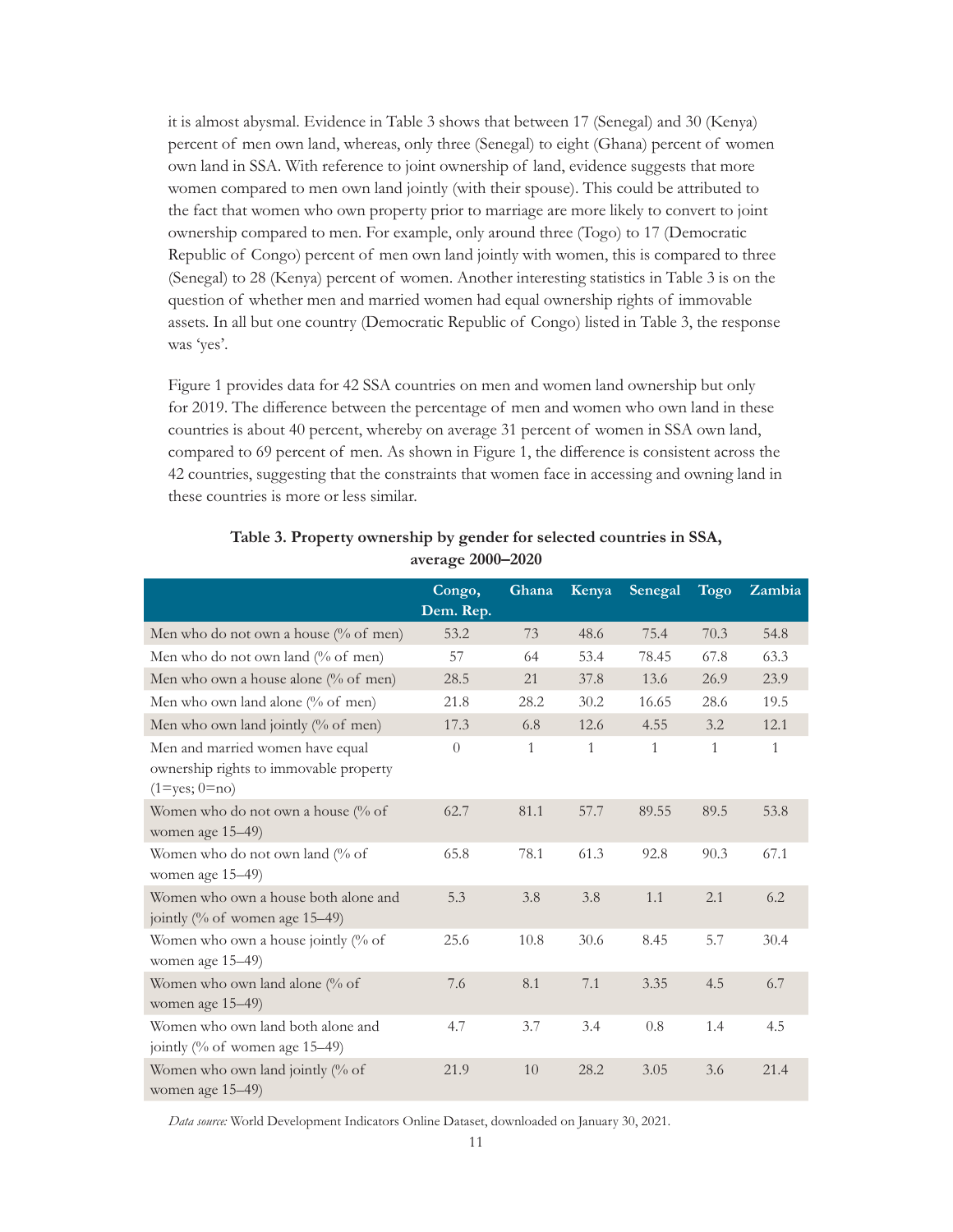<span id="page-15-0"></span>

**Figure 1. Proportion of men and women who own land in selected SSA countries, 2019**

*Data source:* Country and African Development Bank (AfDB) Estimation, 2018.

## **5. Pairwise correlation**

In attempt to provide a data-driven dimension to the discussion on women's ownership of land via inheritance and its consequences on various measures of women economic and social wellbeing, we conduct pairwise correlation, which provides uncontrolled relation between various land ownership measures and proxies for women economic and social wellbeing. Results in Table 4 provide the correlation index that signifies the strength as well as direction of relationship and the corresponding standard errors in brackets. Limiting our discussions to the relationships that are statistically significant, we find that lack of land ownership by men is positively and highly correlated with women completing at least lower secondary school (0.85), women getting married early (0.53) and increase in female unemployment (0.53). On the other hand, men ownership of land is negatively correlated with women's age at first marriage (0.44), and female unemployment (0.57).

There are various deductions that could be drawn from these findings. As previously mentioned, land is the single most important asset in SSA and a source of wealth and social status in most communities. A man who owns land is able to marry with assurance that he will be able to feed and take care of his family. Also, because many households depend on family labor to work on family farms, a man relies on his wife (or wives) and children to provide that labor. Thus, in communities where a household places higher value on farm labor relative to education, the children will more likely provide that labor and hence not get an education. Conversely, a man that does not own land could be forced to look for alternative means of acquiring wealth, which could either be via formal or informal employment in urban centers. In such instances, the family could be forced to move to an urban area (usually the country's capital city), where the father is also likely to educate his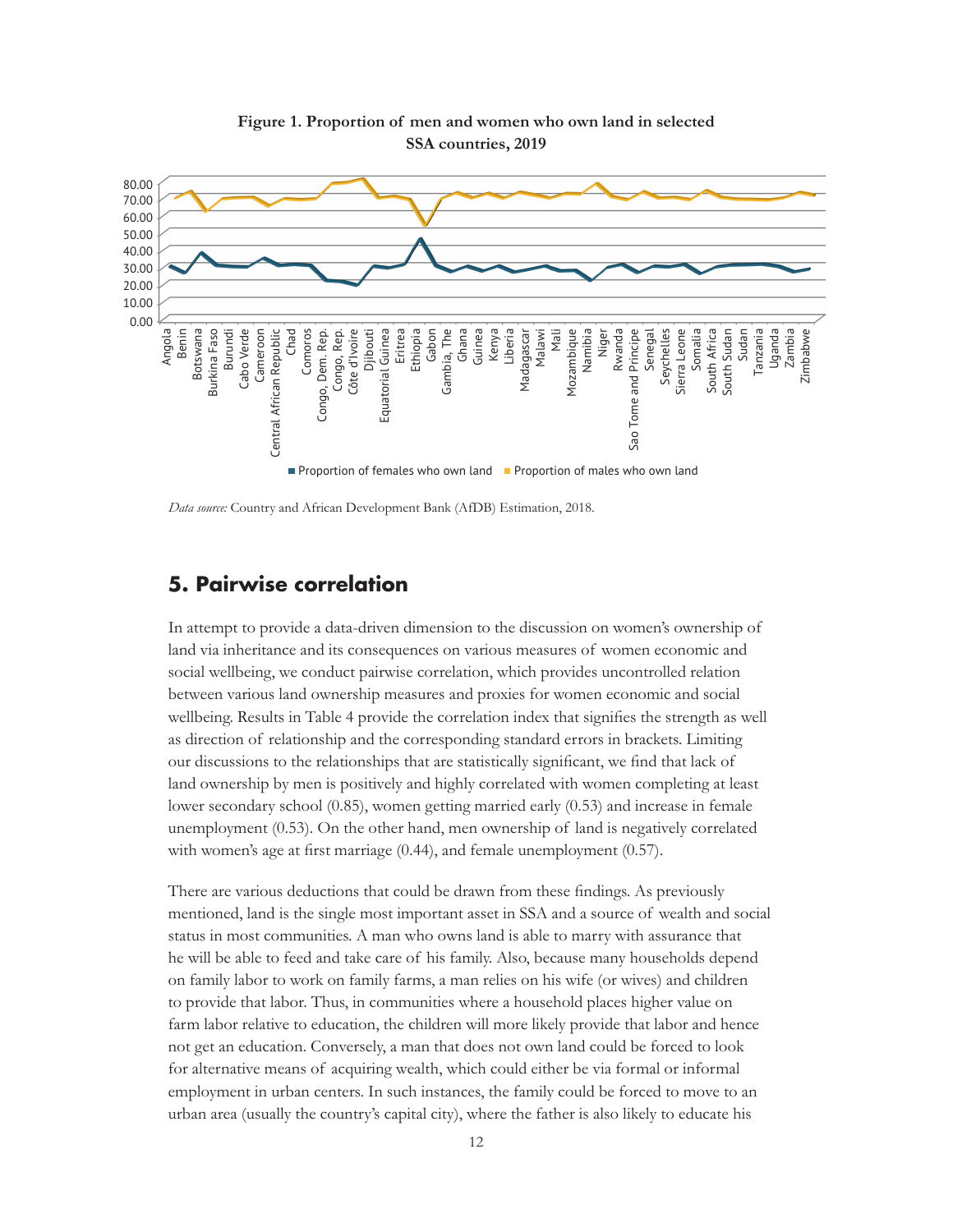children due to either agglomeration effects (where other households in the vicinity are educating their children) or use children education as a form of investment in his future social welfare. But, in an unfortunate situation where the man is unable to find any form of employment or other source of income or income generating activities, he might turn to his female children as a source of wealth and marry them off early. Lack of land resource could also cause the father to move his family to an urban slum settlement, which might also lead to his female children getting married early due to the slum conditions; and also in such situations, unemployment among women could be higher due to an increase in supply of uneducated, low-skilled women competing for the same limited job positions.

We observe the opposite in the case where men own land; the likelihood that a woman will be married off at a young age or face unemployment decreases. As alluded earlier, a man with wealth (land resource), is more likely to use his family members as farm labor, reducing women unemployment. Also, because he is not in urgent need of the bride-prize due to ownership of land, he is less likely to marry off his female children early. Moreover, by the fact that the female children are kept busy on the farm, they are less likely to think of early marriage.

 Results in Table 4 also show significant and positive relationships between women not owning land and the number of men who are employers (0.29), age of first marriage by men (0.73) and female unemployment (0.29). Furthermore, women owning land alone has a negative correlation with male education (0.78) and positively correlated with female school dropout (0.47). Land ownership by women provides the same economic and social security enjoyed by men, but the social and economic multiplier effects are more than those for men (Jones and Frick, 2010). In SSA, women are the largest source of farm labor (as evidenced by their high employment rate in the agricultural sector) and the biggest producer of food crops. They are the primary caretakers of the young and the old and directly involved in both children education and health care. They are more likely to be single parents, exacerbating not only their care-burdens, but also their economic and social responsibilities. Thus, a woman's ownership of land can lead to an increase in food production to feed her family and for the market since she has a reliable farm where she can grow food crops. Land ownership also implies financial security for the women, which comes directly via farming and indirectly by being able to use her piece of land as collateral for obtaining loans. On the other end of the spectrum, having land wealth enhances women social and political standing in the society where they are able to participate in the household decision making and political discourse that have direct impact on her rights and freedoms.

Thus, results in Table 4 can be interpreted to mean that when women do not own land, they will depend on men as employers since majority of women tend to be employed in the agricultural sector. Also, lack of land ownership means that women have to find avenues to provide food for their families, which leads them to seek employment from businesses owned mostly by men. In addition, lack of land ownership by women directly increases unemployment for them, since, as shown earlier; most women tend to be employed in agricultural sector and tend to be own-account workers.

The most surprising finding is that women's ownership of land is associated with a decrease in male education and increase in women school dropout. The plausible reasons could be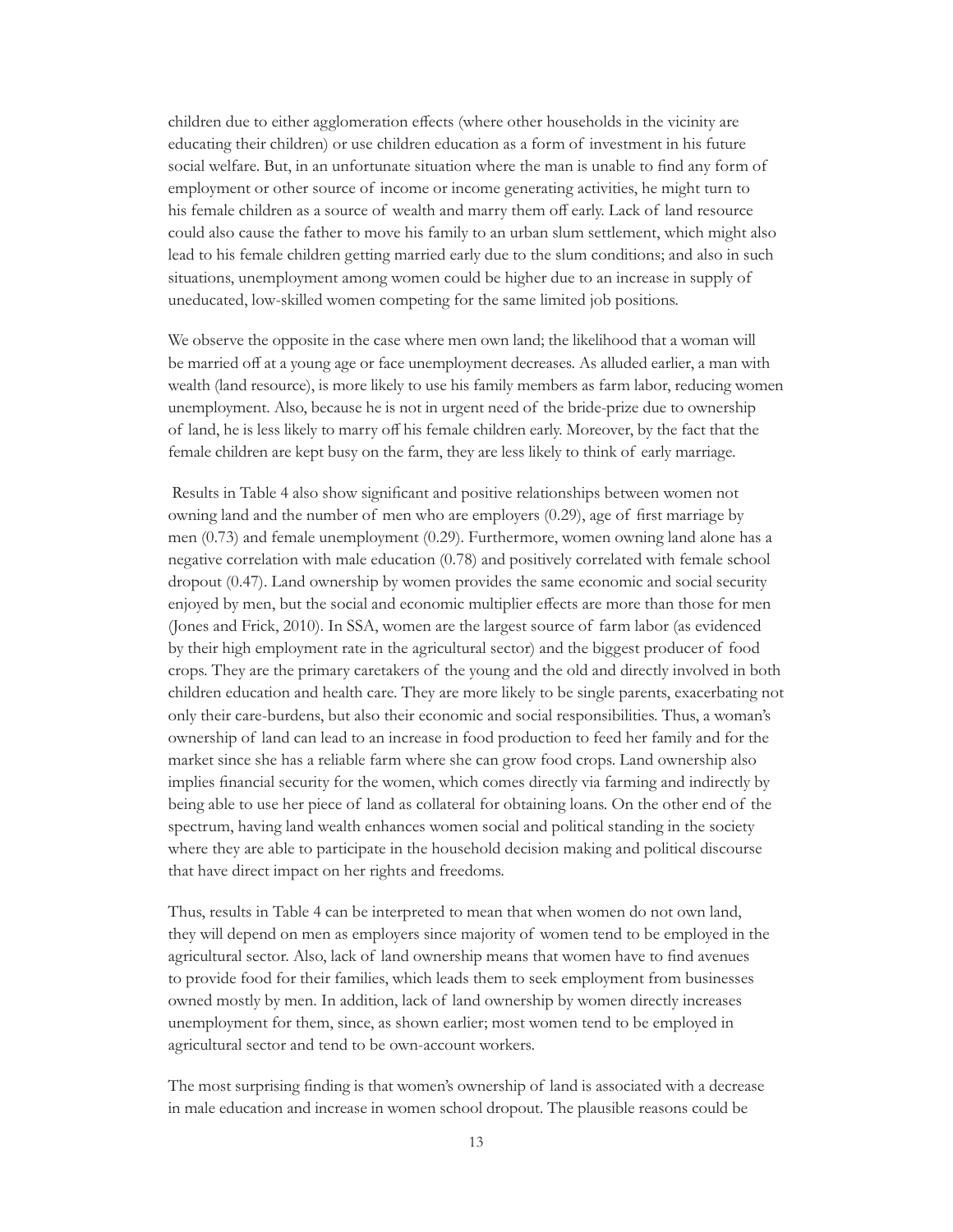<span id="page-17-0"></span>that families or societies that grant equal rights to land ownership for both men and women (especially via inheritance), are also more likely to grant equal rights to education for both gender. In such instances, less resources are available for education due to crowding out effects as families divide their limited resources towards educating both their male and female children. On the women's school dropout component, it could be explained by the wealth syndrome, where girls who expect to inherit land and other resources from their families, find less value in gaining an education in anticipation of the potential life-time source of income. This is a common scenario in societies all over the world, where children from wealthy families place less value on education in as far as they perceive it as a means of acquiring future wealth.

|                          | Do Not              | Own Land            | <b>Own Land</b>     | Do Not              | <b>Own Land</b>  | <b>Own Land</b> |
|--------------------------|---------------------|---------------------|---------------------|---------------------|------------------|-----------------|
|                          | <b>Own Land</b>     | Alone               | Jointly             | <b>Own Land</b>     | Alone            | Jointly         |
|                          | (Men)               | (men)               | (Men)               | (Women)             | (Women)          | (Women)         |
| Do not own land (women)  | 0.793<br>(0.000)    | $-0.470$<br>(0.005) | $-0.692$<br>(0.000) |                     |                  |                 |
| Own land alone (women)   | $-0.499$<br>(0.003) | 0.538<br>(0.001)    | 0.107<br>(0.547)    | $-0.613$<br>(0.000) |                  |                 |
| Own land jointly (women) | $-0.696$<br>(0.000) | 0.285<br>(0.102)    | 0.806<br>(0.000)    | $-0.897$<br>(0.000) | 0.242<br>(0.155) |                 |
| Employers (F)            | 0.129               | 0.003               | $-0.207$            | 0.168               | $-0.058$         | $-0.271$        |
|                          | (0.462)             | (0.988)             | (0.233)             | (0.321)             | (0.738)          | (0.110)         |
| Employers (M)            | 0.170               | $-0.008$            | $-0.244$            | 0.287               | $-0.097$         | $-0.374$        |
|                          | (0.328)             | (0.966)             | (0.158)             | (0.086)             | (0.575)          | (0.025)         |
| Education (F)            | 0.846               | $-0.502$            | $-0.646$            | 0.432               | $-0.357$         | $-0.568$        |
|                          | (0.071)             | (0.389)             | (0.239)             | (0.334)             | (0.487)          | (0.240)         |
| Education (M)            | 0.589               | $-0.661$            | $-0.146$            | 0.462               | $-0.781$         | $-0.329$        |
|                          | (0.218)             | (0.153)             | (0.783)             | (0.249)             | (0.038)          | (0.471)         |
| Dropout (F)              | $-0.245$            | 0.108               | 0.412               | $-0.233$            | 0.468            | 0.301           |
|                          | (0.360)             | (0.691)             | (0.113)             | (0.352)             | (0.058)          | (0.240)         |
| Dropout (M)              | $-0.128$            | $-0.012$            | 0.343               | $-0.177$            | 0.343            | 0.267           |
|                          | (0.637)             | (0.964)             | (0.194)             | (0.483)             | (0.177)          | (0.300)         |
| Finances (F)             | $-0.244$            | 0.134               | 0.265               | $-0.391$            | 0.225            | 0.437           |
|                          | (0.497)             | (0.713)             | (0.460)             | (0.264)             | (0.532)          | (0.206)         |
| Finances (M)             | $-0.285$            | 0.176               | 0.286               | $-0.409$            | 0.241            | 0.458           |
|                          | (0.425)             | (0.626)             | (0.423)             | (0.240)             | (0.503)          | (0.184)         |
| Mariage (F)              | 0.528               | $-0.436$            | $-0.265$            | 0.152               | $-0.247$         | $-0.168$        |
|                          | (0.002)             | (0.013)             | (0.143)             | (0.390)             | (0.166)          | (0.350)         |
| Mariage (M)              | 0.827               | $-0.650$            | $-0.490$            | 0.729               | $-0.551$         | $-0.667$        |
|                          | (0.000)             | (0.000)             | (0.004)             | (0.000)             | (0.001)          | (0.000)         |
| Unempl (F)               | 0.533               | $-0.573$            | $-0.037$            | 0.286               | $-0.125$         | $-0.285$        |
|                          | (0.001)             | (0.000)             | (0.833)             | (0.086)             | (0.468)          | (0.092)         |
| Unempl (M)               | 0.566               | $-0.588$            | $-0.081$            | 0.314               | $-0.175$         | $-0.314$        |
|                          | (0.000)             | (0.000)             | (0.6438)            | (0.059)             | (0.308)          | (0.063)         |

**Table 4. Pairwise correlation matrix for selected gender social and economic indicators in selected SSA countries, 2001–2020**

*Note:* P-values in parenthesis. Description of variable notation is provided in Appendix Table A1.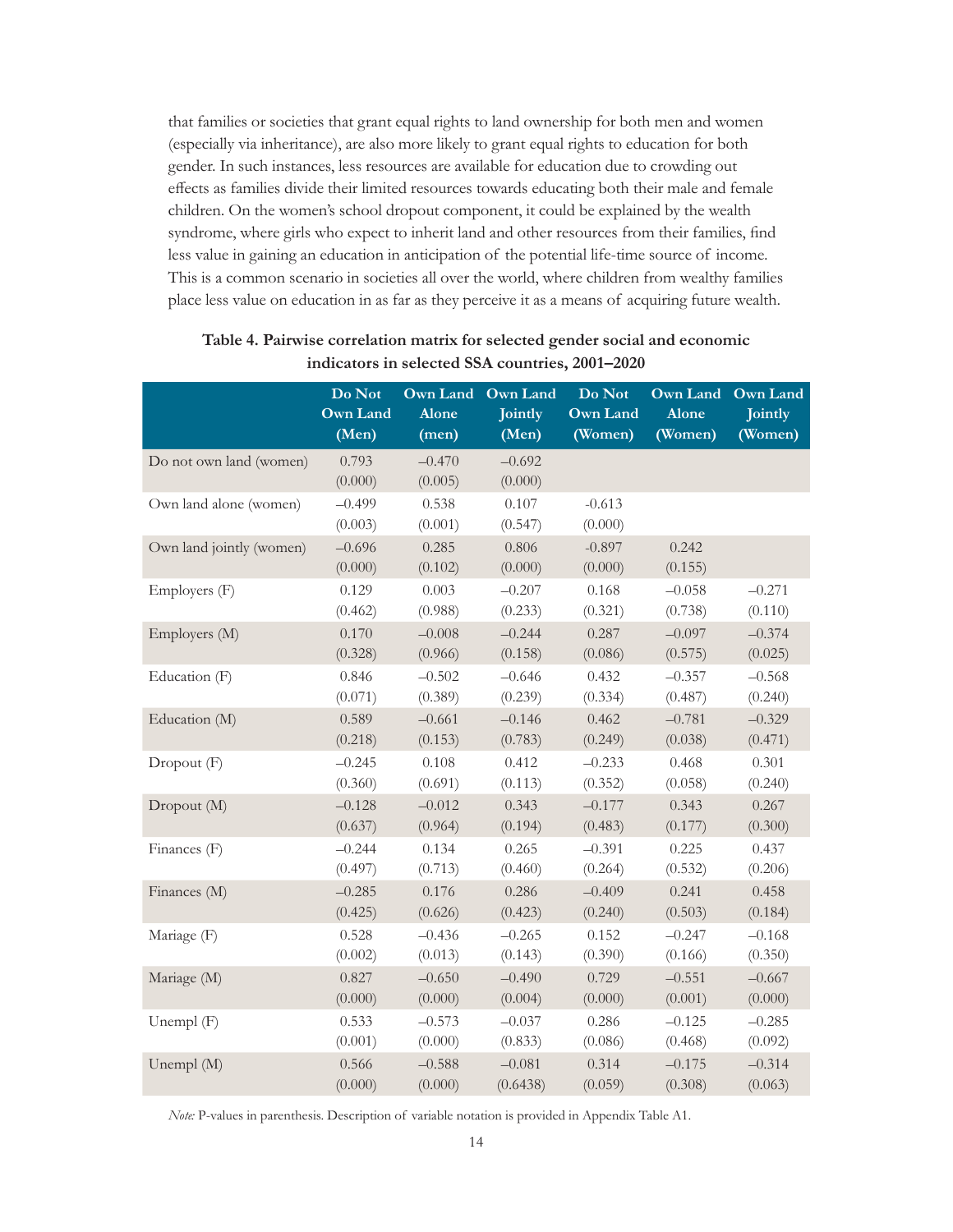## <span id="page-18-0"></span>**6. Regression analysis**

#### **6.1. Methodology**

In the empirical model, we investigate the effects of women's ownership of land (*LAND*) on women absolute employment (*EMP*) in thirty-three SSA countries using cross-section data for 2019. We control for other determinants of women absolute employment, broadly categorized as demand-side shifters (trade measure, and share of agricultural and services sectors in GDP) and supply side shifters (dependency ratio, and a measure of HIV prevalent).

Demand side shifters include structural economic conditions and a country's trade policies that directly or indirectly affect the quantity of labor demanded, as well as cultural and religious norms that are transferable to the labor market. The share of agricultural (*AGRI*) and services (*SERV*) sectors' output in GDP are used as a measure of structural economic conditions. This is consistent with what has been observed above, whereby women are more likely to be employed in the agricultural and services sectors compared to the industry sector. In addition to the share of sectoral output in GDP, we include demand effects arising from global economic integration. Particularly, we include a measure of trade openness proxied by the share of a country's exports in GDP (*EXP*). A better proxy would be a policy variable, such as tariffs or quota, but we do not have sufficient data on these variables. Therefore, we follow what has been used in related literature and resort to the policy outcome measures. While it is expected that trade openness will have favorable effects on women's employment, Heintz (2006) asserts that these effects depend on a country's production structure and development policy management.

Supply-side factors, on the other hand, include those factors that capture both the quality and quantity of women absolute labor supplied. An increase in women labor supply can have crowding-out effects on the available employment opportunities, thereby reducing the overall women's employment. The age dependency ratio (*DEP*) — the ratio of old dependents to the working age population (those aged 15–64) — and incidence of *HIV* on people ages 15 to 49 (per 1,000 uninfected population ages 15–49) are used as proxies for women's labor supply, specifically capturing the quantity dimension of labor supply. The age dependency ratio plays a crucial role in determining women economic activities because, in most societies, women continue to be the primary caretakers of both the old and young. Therefore, a higher dependency ratio implies that women's time spent in their reproductive roles, relative to formal market production activities, increases (Budlender 2008; Razavi 2012). We hypothesize that age dependency ratio and incidences of *HIV* infections will have negative effects on women absolute employment. Due to data constraints, we did not include a measure of the quality of women labor supplied, which in this case would have been proxied by an education outcome. Nonetheless, exclusion does not negatively impact the explanatory power of the model as observed through stepwise regressions and R-square. Following the discussion above, we estimate equation 1 below:

$$
EMP_i = \beta_0 + \beta_1 LAND_i + \beta_2 AGRI_i + \beta_3 SERV_i + \beta_4 EXP_i + \beta_5 DEP_i + \beta_6 HIV_i + \varepsilon_i
$$
 (1)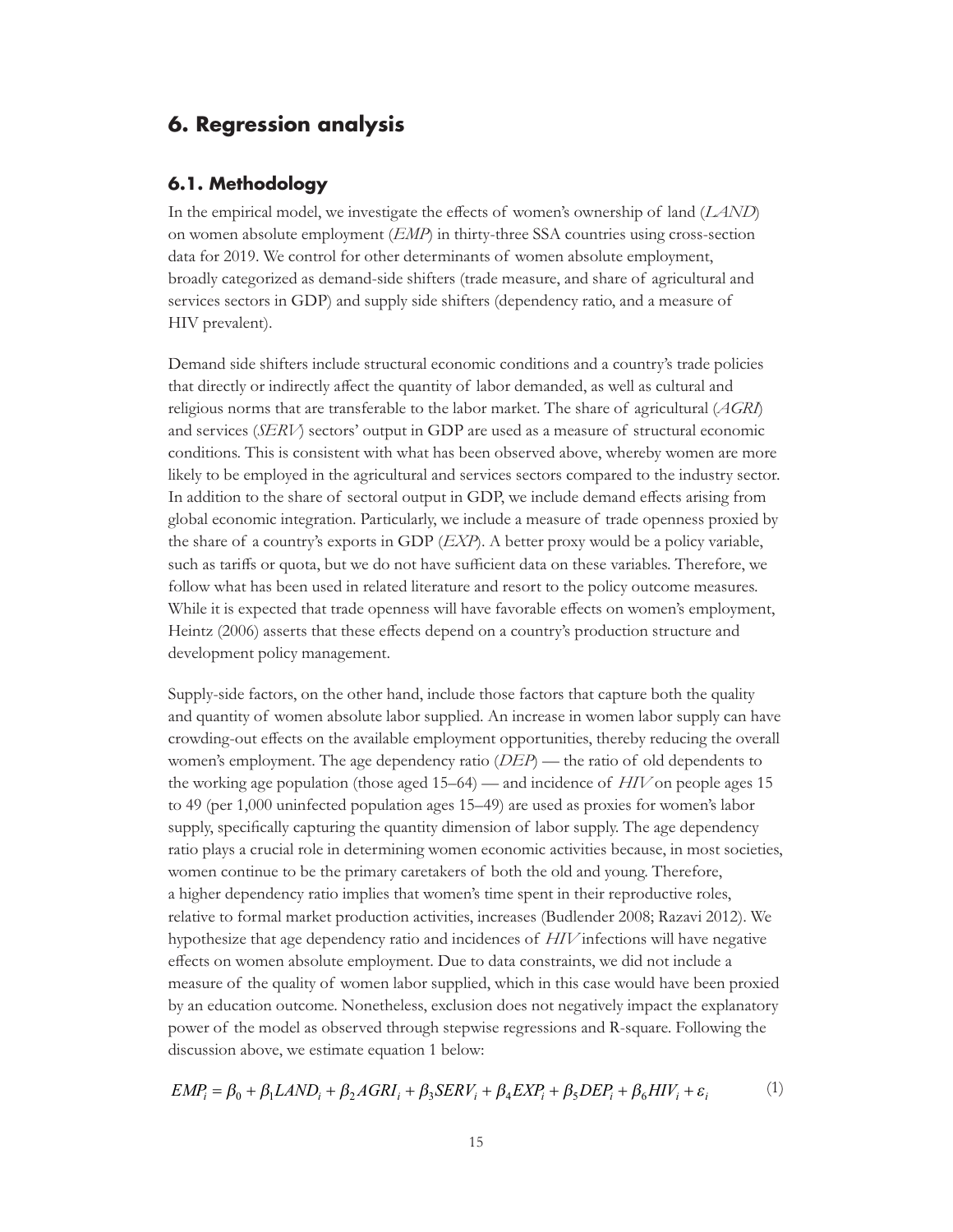<span id="page-19-0"></span>Where  $\varepsilon$ <sub>*i*</sub> is the standard error term, and *i* denotes the country. The other notations are as previously defined in the preceding paragraphs. It is important to note that the choice of variables, countries used in the study, and model estimation technique was limited by the availability of data. The land ownership data was available only for 2019, which posed a constraint on the sample selection and model specification.

#### **6.2. Data description**

Aside from the data on the percentage of land ownership by women that was obtained from African Development Bank, the rest of the data was downloaded from the World Bank's *World Development Indicators, online database downloaded in March 2021.* Descriptive statistics of model variables and the correlation coefficient matrix are available upon request. A list of countries in our sample that was used for regression purposes is in Appendix Table A2.

#### **6.3. Results analysis**

Table 5 provides the results of stepwise regression using Ordinary Least Squares (OLS) methodology. Overall, there is evidence that an increase in women's ownership of land positively impacts women's employment. For example, a one percentage increase in women's ownership of land (regardless of how the land was acquired) is associated with approximately 1.1 percent increase in women's employment prospects at one percent level of significance. There are a number of reasons for the positive link between women's land ownership and increase in women's employment, most of which have been discussed in the preceding analysis.

The rest of the control variables have the expected signs, and in fact, the effects are significant with the exception of the impact of HIV prevalence. For example an increase in the share of agriculture and services sectors' output in GDP by ten percent, increases women's employment by 6–7 percent and 5–6 percent, respectively, across SSA countries. Equally an increase in export value added in GDP by ten percent, increases women's employment by four percent. Conversely, an increase in women's care burden as proxied by dependency ratio of older people by one percent negatively impacts women's participation in the formal labor market by 4 to 5 percent.

#### **Table 5. Cross-sectional stepwise OLS regression for female land ownership effects on female employment rate for selected SSA countries**

|                                                 | (1)        | (2)        |
|-------------------------------------------------|------------|------------|
| Percentage of Women who own land                | $1.105***$ | $1.132***$ |
|                                                 | (0.354)    | (0.314)    |
| Agriculture, forestry, and fishing, value added | $0.612***$ | $0.724***$ |
| $\frac{\%}{\%}$ of GDP)                         | (0.199)    | (0.203)    |
| Services, value added (% of GDP)                | $0.635***$ | $0.475**$  |
|                                                 | (0.220)    | (0.255)    |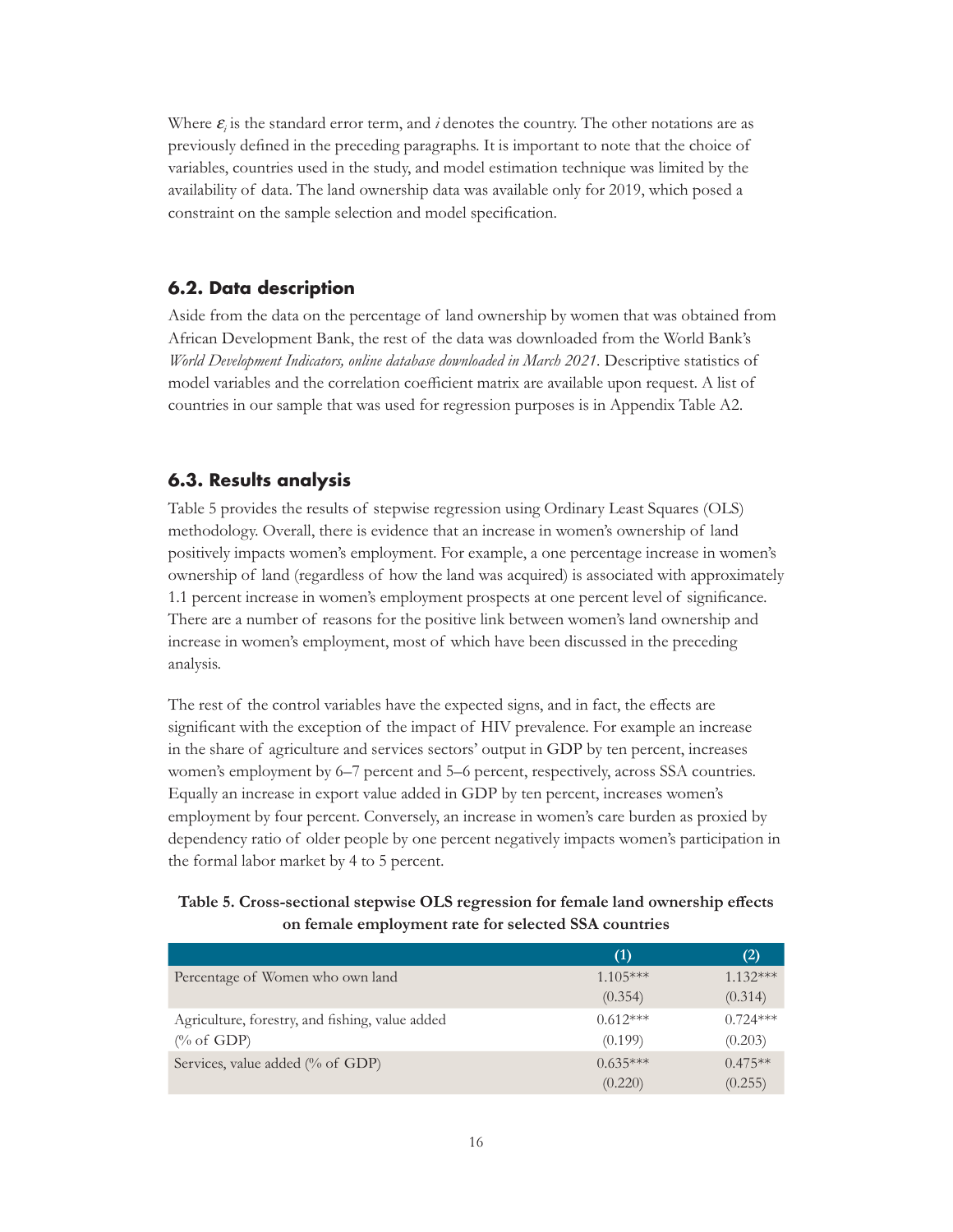<span id="page-20-0"></span>

|                                                                    | (1)       | (2)       |
|--------------------------------------------------------------------|-----------|-----------|
| Age dependency ratio, old $\frac{0}{6}$ of working-age population) | $-3.777*$ | $-4.899*$ |
|                                                                    | (2.120)   | (1.791)   |
| Incidence of HIV, ages 15–49 (per 1,000 uninfected                 | 0.822     | 0.392     |
| population ages 15–49)                                             | (1.189)   | (1.026)   |
| Exports of goods and services (% of GDP)                           |           | $0.400**$ |
|                                                                    |           | (0.184)   |
| R-square                                                           | 0.948     | 0.955     |
| No. of Observations                                                | 33        | 33        |
| No. of Countries                                                   | 33        | 33        |

*Notes:* Robust standard errors in parenthesis. \*\*\* one percent level of significance, \*\* five percent level of significance, \* 10 percent level of significance.

## **7. Conclusion and policy implications**

#### **7.1. Conclusion**

How does one reconcile the established overwhelming evidence of beneficial effects of women's land ownership and the reluctance of countries in SSA to establish and or proactively enforce national laws that accord women equal rights as men to inherit land? The famous African saying that 'land belongs to the man and the produce (*food*) in it to the woman' embodies the struggle that women face in their quest to own and inherit land in SSA (Arekapudi and Almodovar-Reteguis, 2020). Data from the recent World Bank publication on Women, Business and the Law, show that two-fifths of countries worldwide limit women's property rights and in 19 countries, women do not have equal ownership rights to immovable property; while in 44 countries, male and female surviving spouses do not have equal rights to inherit assets (Arekapudi and Almodovar-Reteguis, 2020). Unfortunately, reforms related to property ownership and inheritance are the most difficult to pass, especially in SSA where patriarchal land tenure system dictates how land is acquired and passed to future generations (Arekapudi and Almodovar-Reteguis, 2020). Undoubtedly, the plight of women in poverty will continue unless there is significant reform and strengthening of laws, policies, and practices relating to ownership and control of property (Rabenhorst, 2011). Improving the property rights of women is both a human right and a means to achieve gender equality, and a fundamental principle that underlies economic development in SSA (Rabenhorst, 2011).

Of equal importance is the channel though which women should acquire and own land and other immovable property. As previously mentioned, the channel through which societies in SSA prefer women to access and own land, especially in patrilineal societies, is through marriage or purchase from the market system. However, both channels subject women to conditions that men in the same capacity are not subject to. Moreover, unmarried and separated women are by default excluded from this channel. The second channel is conditional on women having sufficient wealth to purchase land from the market system. The inheritance channel, which male (relative to female) children are freely entitled to by virtue of their gender, comes with no constraints and has very minimal costs (related to obtaining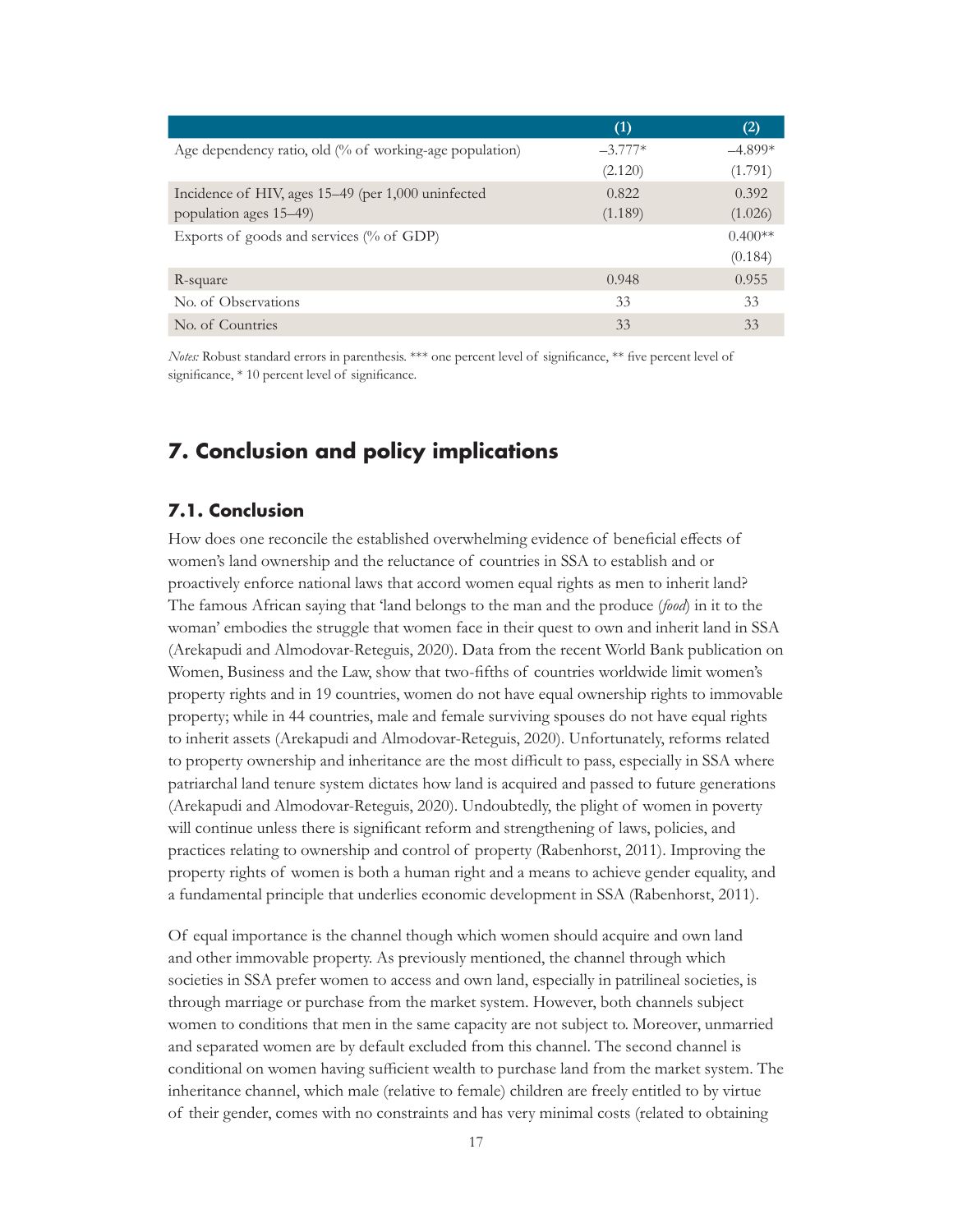<span id="page-21-0"></span>a title deed). It also comes with a sense of belonging and a feeling of being wanted. Thus, acquiring land through the inheritance channel, ensures that women can live with agency and dignity (Arekapudi and Almodovar-Reteguis, 2020), and not subject to the pressures and ills that come with marriage.

#### **7.2. Policy implications**

#### *Customs and traditions are dynamic and not static*

Resistance to women's access and ownership of land is deeply embedded in static customs and traditions that promote the perception that land symbolizes male dominance, which is necessary for family, community and clan survival (Allendorf, 2007; Whitehead and Tsikata, 2003; Agarwal, 1994; Carney, 1998). However, it is now well understood that customs and traditions are not static, they evolve and respond to changing social, economic and political climate. Customs and traditions that tend to remain static are those that benefit one group at the expense of the other, and they persist when the benefitting group controls the economic, political and social spheres of a community or nation.

The African Union recognizes the importance of inclusive land policies in reducing land related conflicts, and therefore, has advocated to *Member States to adopt innovative hybrid approaches that combine the best in community and statutory land systems by drawing from community experiences in order to buttress customary land rights while, at the same time, ensuring that the rights of women and other marginalized groups are respected*. In addition to ensuring compatibility between customary and constitutional and statutory safeguards for women's land rights, the AU recommended that *Member States incorporate gender responsive provisions in the statutory framework recognizing customary law and that customary law and practices should not be seen to be violating constitutional provisions that protect women's land rights* (AU, 2017).

#### *Economic development and household welfare*

Land is an important economic resource, a cornerstone of economic development, and a means of achieving food security and overcoming extreme poverty in Africa (Ellis and Mdoe, 2003; Odgaard, 2002; Odeny, 2013; Doss et al., 2012). From an entrepreneurial perspective, land plays a vital role in investment strategies, especially for small and medium businesses that characterize much of SSA countries' small towns and rural communities. For instance, in order to access financial credit via the formal financial sector, land title is required (in most countries in SSA) as a major collateral (Arekapudi and Almodovar-Retegius, 2020). Beyond the economic relevance, land ownership in SSA is a source of social identity and political power, cultural heritage and insurance for continuity of clan/family lineage (Evans, 2016; Arekapudi and Almodovar-Retegius, 2020).

Therefore, in devising effective and gender-sensitive land policies, *African governments should approach it from a perspective of enhancing household welfare and overall economic development rather than from cultural and social lenses. In as far as land ownership improves women's economic, social and political*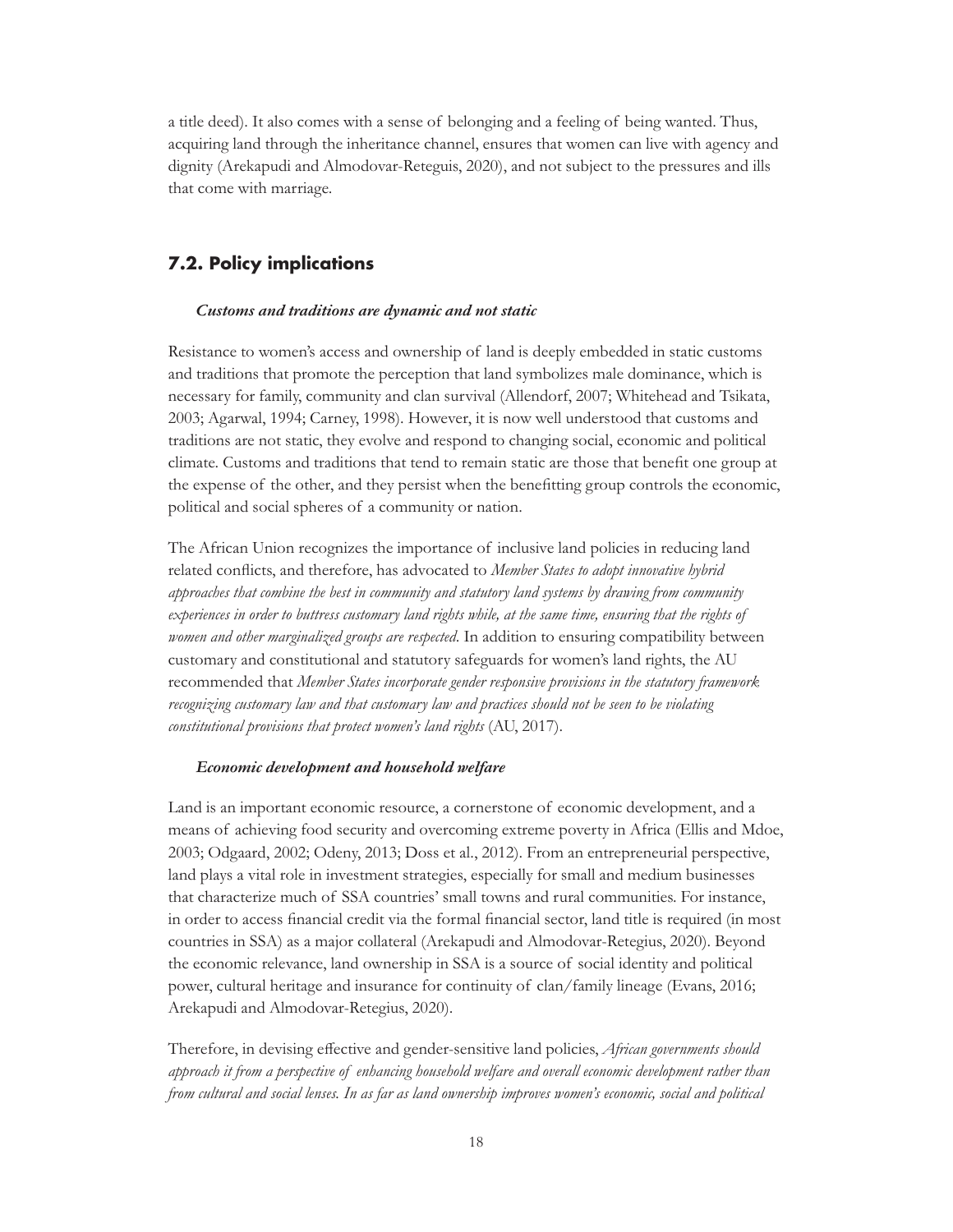*welfare, it is more likely to strengthen rather than weaken the marriage institution (by providing women secure positions in the marriage and also, increasing overall household assets and wealth); improve human capital development through improved healthcare access, household nutrition and children education; and increase food security and reduce hunger since women in Africa are the biggest contributors to food production*.

#### *Education and awareness of the land rights*

As previously mentioned, one of the issues that has often posed a challenge to women in their fight for equitable rights to inherit land, especially when the government policies accord them such rights, is the lack of education about and awareness of these rights (Odeny, 2013; Massay, 2020).

Land laws that grant women the rights to own land, can only be effective if there is awareness of these laws, the abilities to invoke them, the general governance environment and the extent to which statutory laws are practiced instead of cultural norms and traditions (Odeny, 2013). *In this regard, African governments that have already instituted gender-sensitive land policies should take a proactive role to increase awareness and educate the public, especially all the stakeholders involved in upholding these land rights, and the women that stand to benefit from these rights. Moreover, those governments that are in the process of designing these policies, should incorporate the education and awareness component in their implementation packages to ensure that these policies are effective and produce the intended outcome*.

#### *Land titling, legal complexities, and cost*

Land tenure system that supports gender equality will empower women by increasing their agriculture production and disposable income, and foster healthy social relationships among other things (Odeny, 2013; Doss et al., 2012). However, such a system must also grant women the right to own land by issuing title deeds and other legal documents that clearly spells out ownership. Also, the process must be inexpensive and less complicated, bearing in mind those with the greatest need tend to be illiterate and poor.

Consequently, *African governments should aim to simplify the titling process, staff land boards with people who are well educated in the laws regarding land rights, and the village committees should be gender-balanced with members purposefully elected by the community. Moreover, the village committee members should be objective and tasked with upholding the principles of equal rights to property ownership, and should be well trained in matters concerning land rights. The government should also require that upon marriage, couples should convert individually owned land to joint ownership, with titles reflecting equal and joint ownership. Laws regarding sell of joint property should be clearly spelled out, and property division during separation or divorce should be clear outlined and understood by the enforcing government agents. The government should also have laws protecting vulnerable women to avoid being preyed upon by cunning husbands or male relatives. The African union consortium also recommends that member countries deconstruct, reconstruct and reconceptualise existing rules of property in land under both customary and statutory law in ways that strengthen women's access and control of land while respecting family and other social networks* (AUC-ECA-AfDB, 2010).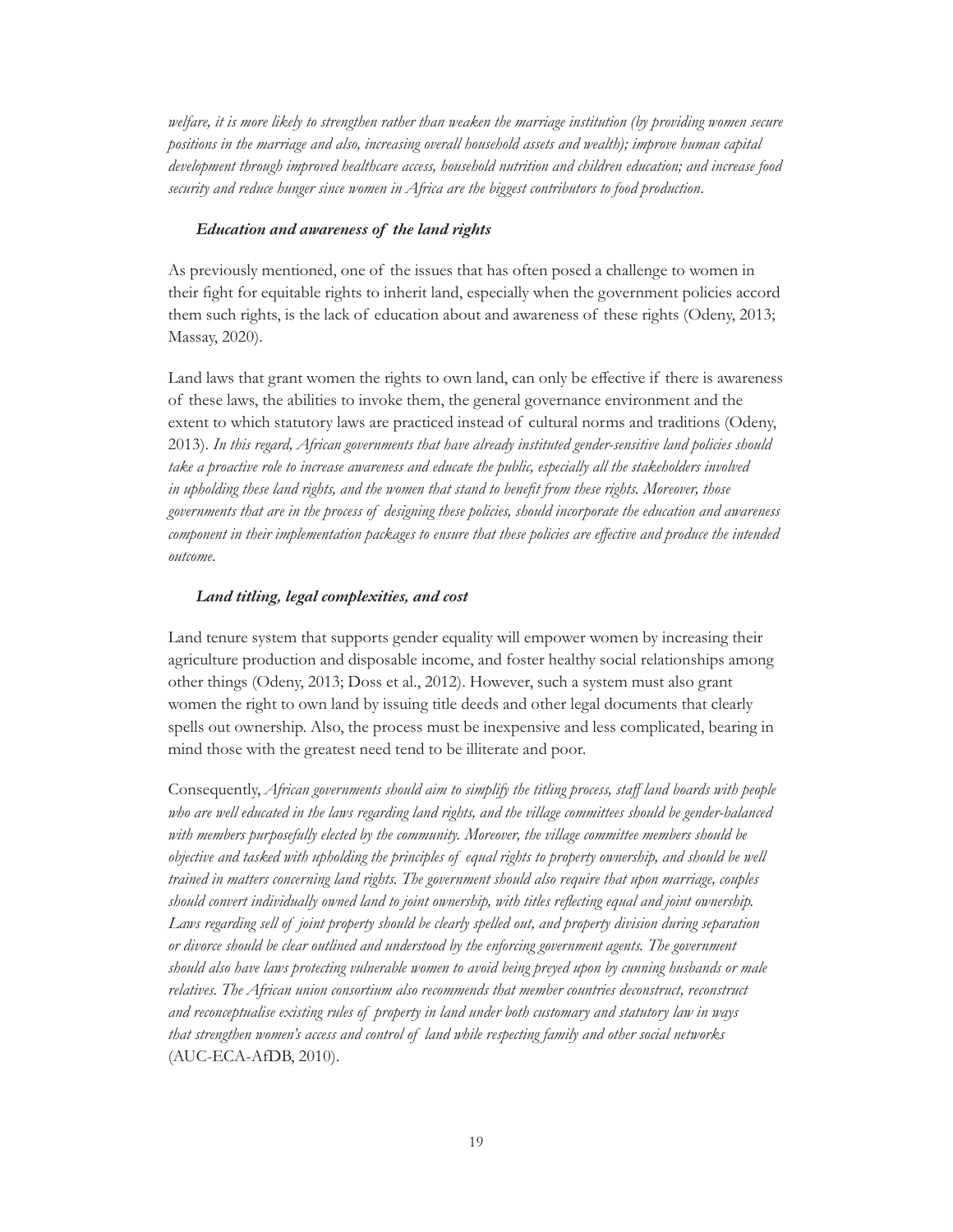## <span id="page-23-0"></span>**References**

- Action Aid (2016). 'Charter of Demands: Actualizing Women's Land Rights in Africa'. Kilimanjaro Initiative, Arusha. Retrieved from [https://actionaid.org/publications/2017/](https://actionaid.org/publications/2017/charter-demands-actualizing-womens-land-rights-africa) [charter-demands-actualizing-womens-land-rights-africa](https://actionaid.org/publications/2017/charter-demands-actualizing-womens-land-rights-africa)
- African Development Bank (AfDB) (2018). Africa Economic Outlook 2018. Abidjan, Ivory Coast: African Development Bank Group.
- Africa Renewal (2012). 'Renewed Energy for Women's Empowerment'. Africa Renewal.
- Afridi, Farzana (2010). 'Women's Empowerment and the Goal of Parity Between the Sexes in Schooling in India'. *Population Studies*, 64 (2), 131–145.
- Agarwal, Bina (1994). *A Field of One's Own: Gender and Land Rights in South Asia.* Cambridge: Cambridge University Press.
- Agarwal, Bina (1997). '"Bargaining'' and Gender Relations: Within and Beyond the Household'. *Feminist Economics*, 3 (1), 1–51.
- Agarwal, Bina (2003). 'Gender and Land Rights Revisited: Exploring New Prospects via the State, Family and Market'. *Journal of Agrarian Change*, 3 (1–2), January and April 2003, 184–224.
- Alden Wily, Liz (2001). 'Reconstructing the African Commons'. *Africa Today*, 48 (1), 77–99.
- Aliber, M. and Walker, C. (2004). *The Impact of HIV/Aids on Land Rights: Case Studies from Kenya.* Cape Town: Human Sciences Research Council.
- Allendorf, K. (2007). 'Do Women's Land Rights Promote Empowerment and Child Health in Nepal?' *World Development*, 35 (11), 1975–1988.
- Arekapudi, Nisha and Almodovar-Reteguis, Nayda, L. (2020). 'Women' Property Rights are the Key to Economic Development'. World Bank Blogs, Retrieved from [https://blogs.](https://blogs.worldbank.org/developmenttalk/womens-property-rights-are-key-economic-development) [worldbank.org/developmenttalk/womens-property-rights-are-key-economic](https://blogs.worldbank.org/developmenttalk/womens-property-rights-are-key-economic-development)[development](https://blogs.worldbank.org/developmenttalk/womens-property-rights-are-key-economic-development)
- AU (2017). AU Declaration on Land Issues and Challenges: A Review of Progress Made. African Union. October 2017. Retrieved from [https://au.int/sites/default/files/](https://au.int/sites/default/files/documents/33005-doc-draft_report_to_au_stc_progress_in_implementing_the_au_declaration_on_land_issues_and_challenges_in_africa_2017_revised_with_guideline.pdf) [documents/33005-doc-draft\\_report\\_to\\_au\\_stc\\_progress\\_in\\_implementing\\_the\\_au\\_](https://au.int/sites/default/files/documents/33005-doc-draft_report_to_au_stc_progress_in_implementing_the_au_declaration_on_land_issues_and_challenges_in_africa_2017_revised_with_guideline.pdf) [declaration\\_on\\_land\\_issues\\_and\\_challenges\\_in\\_africa\\_2017\\_revised\\_with\\_guideline.pdf](https://au.int/sites/default/files/documents/33005-doc-draft_report_to_au_stc_progress_in_implementing_the_au_declaration_on_land_issues_and_challenges_in_africa_2017_revised_with_guideline.pdf)
- AUC (2011). Promoting Employment for Social Cohesion and Inclusive Growth. Addis Ababa: AUC.
- AUC-ECA-AfDB (2010). 'Framework and Guidelines on Land Policy in Africa'. African Union, African Development Bank and Economic Commission for Africa. Addis Ababa Ethiopia.
- AUC-ECA-AfDB (2011). 'Land Policy in Africa: A Framework to Strengthen Land Rights, Enhance Productivity and Secure Livelihoods'. Addis Ababa Ethiopia.
- Benschop, M. (2002). *Rights and Reality. Are Women's Equal Rights to Land, Housing and Property Implemented in East Africa?* Nairobi: United Nations Centre for Human Settlements.
- Bird, Kate (2007). 'The Intergenerational Transmission of Poverty: An Overview'. Chronic Poverty Research Centre Working Paper No. 99.
- Bird, K., and Espey, J. (2010). Power, Patriarchy and Land: Examining Women's Land Rights in Uganda and Rwanda. International Handbook on Gender and Poverty: Concepts, Research, Policy. Cheltenham, Elgar.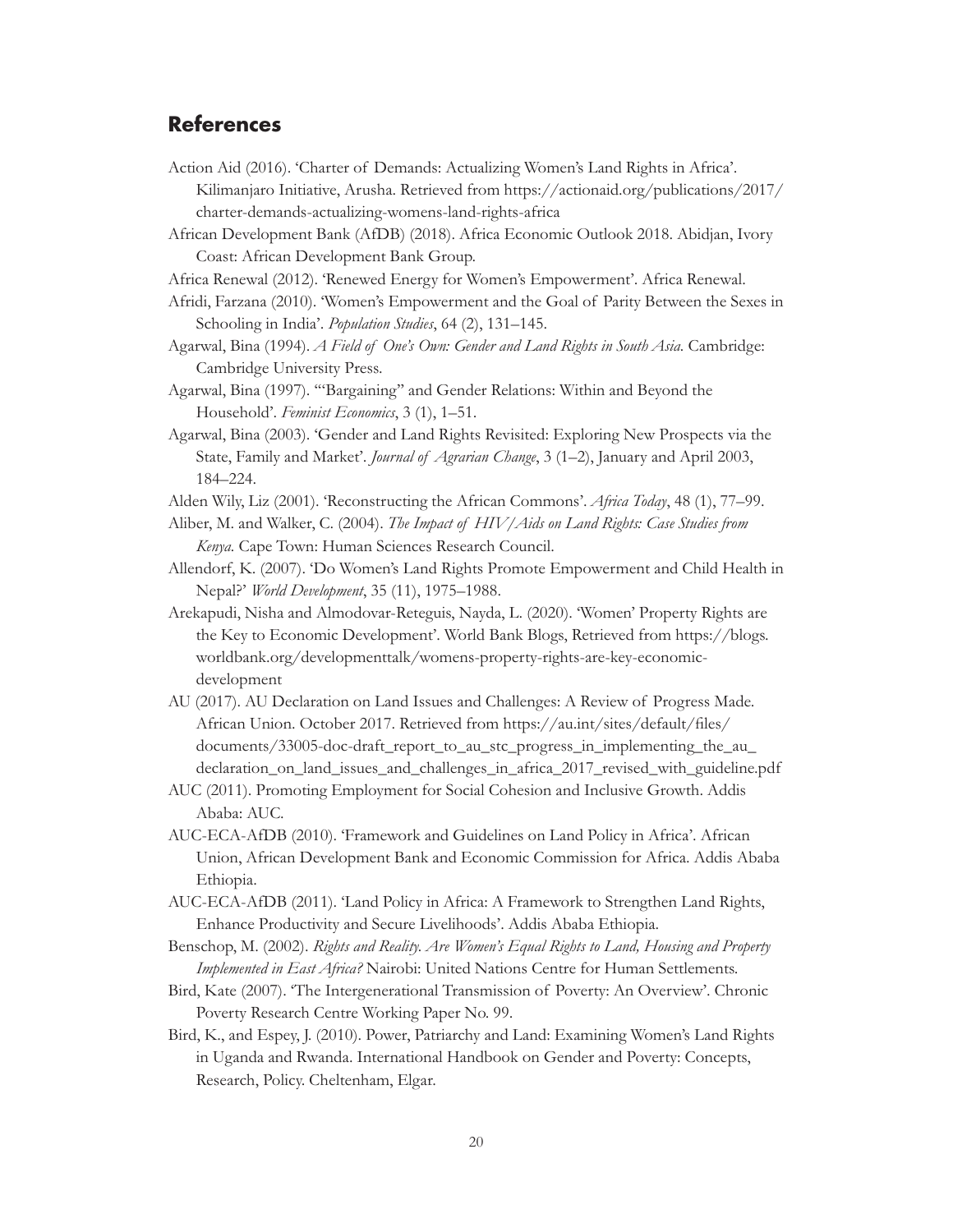- Bose, N., and Das, S. (2017). 'Women's Inheritance Rights, Household Allocation, and Gender Bias'. *American Economic Review: Papers & Proceedings*, 107 (5), 150-153.
- Budlender, Debbie and Alma, Eileen (2011). *Women and Land: Securing Rights for Better Lives*. International Development Research Centre. Ontario, Canada.
- Chapoto, A., Jayne, T. and Mason, N. (2007). *Security of Widows' Access to Land in the Era of HIV/AIDS: Panel Survey Evidence from Zambia*. Working Paper No. 19. Lusaka, Zambia: Food Security Research Project.
- Claassens, A. and Ngubane, S. (2008). 'Women, Land and Power: the Impact of the Communal Land Rights Act', in A. Claassens & B. Cousins (eds), Land, Power & Custom: Controversies Generated by South Africa's Communal Land Rights Act (Cape Town: UCT Press, 2008), 154–183.
- Carney, J.A. (1998). 'Women's Land Rights in Gambian Irrigated Rice Schemes: Constraints and Opportunities'. *Agriculture and Human Values*, 15, 325–336.
- Cooper, E. (2012). 'Women and Inheritance in Sub-Saharan Africa: What Can Change?' *Development Policy Review*, 30 (5), 641–657.
- Cooper, E., and Bird, K. (2012). 'Inheritance: A Gendered and Intergenerational Dimension of Poverty'. *Development Policy Review*, 30 (5), 527–541.
- Dancer, H. (2017). 'An Equal Right to Inherit? Women's Land Rights, Customary Law and Constitutional Reform in Tanzania'. *Social & Legal Studies*, 26 (3), 291–310.
- Doss, C.R. (2006). 'The Effects of Intrahousehold Property Ownership on Expenditure Patterns in Ghana'. *Journal of African Economies*, 15 (1), 149–180.
- Doss, Cheryl, Mai Truong, Gorrettie Nabanoga and Justine Namaalwa (2012). 'Women, Marriage and Asset Inheritance in Uganda'. *Development Policy Review*, 30 (5), 597–616.
- Doss, C., Deere, C.D., Oduro, A.D., Swaminathan, H., Suchitra, J.Y., Lahoti, R., Baah-Boateng, W., Boakye-Yiadom, L., Contreras, J., Twyman, J., Catan- zarite, Z., Grown, C., Hillesland, M. (2011). The Gender Asset and Wealth Gaps: Evidence from Ecuador, Ghana, and Karnataka, India. Indian Institute of Management Bangalore, Bangalore, India.
- Duflo, E. (2003). 'Grandmothers and Granddaughters: Old-Age Pensions and Intrahousehold Allocation in South Africa'. *The World Bank Economic Review*, 17 (1), 1–25.
- ECA (2015). Economic Report on Africa: Harnessing the Potential of the Informal Sector for Inclusive Growth in Africa. Addis Ababa: ECA.
- Ellis, F., and Mdoe, N. (2003). 'Livelihoods and Rural Poverty Reduction in Tanzania'. *World Development*, 31 (8), 1367–1384.
- Evans, Ruth (2016). 'Gendered Struggles Over Land: Shifting Inheritance Practices Among the Serer in Rural Senegal'. *Gender, Place & Culture*, 23 (9), 1360–1375.
- Evans, R. (2015). 'HIV-Related Stigma, Asset Inheritance and Chronic Poverty: Vulnerability and Resilience of Widows and Caregiving Children and Youth in Tanzania and Uganda'. *Progress in Development Studies*, 15 (4), 326–342.
- Evans, R., Mariwah, S., and Kwabena Barima Antwi (2015). 'Struggles Over Family Land? Tree Crops, Land and Labour in Ghana's Brong-Ahafo Region'. *Geoforum*, 67 (2015), 24–35.
- FAO (2008). Land Reform. Food and Agriculture Organization of the United Nations.
- FAO (2011). '*Women in Agriculture: Closing the gender gap for development'*. Food and Agriculture Organization of the United Nations.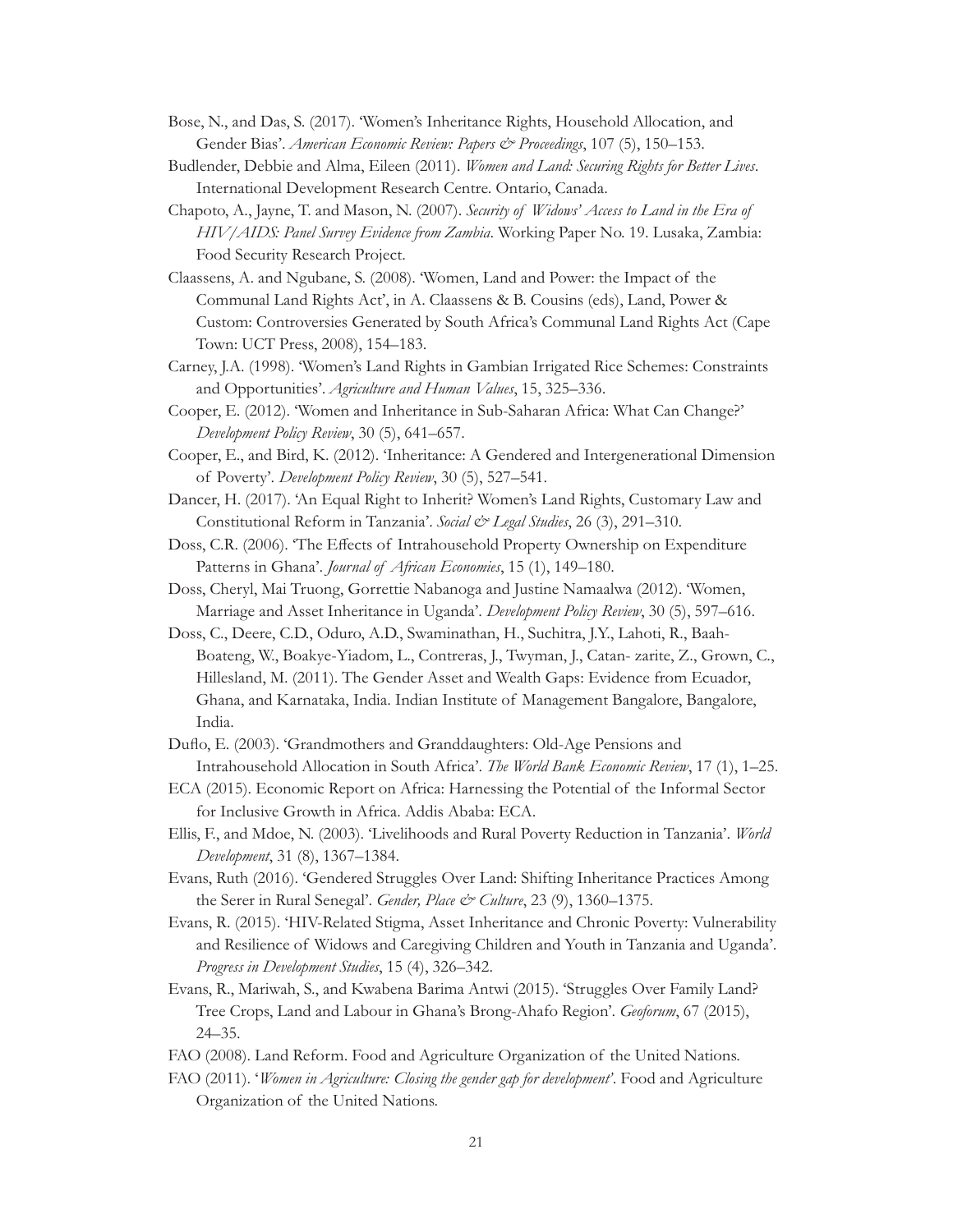- Federici, Silvia (2011). 'Women, Land Struggles, and the Reconstruction of the Commons'. *Journal of Labor and Society*, 14 (1), 41–56.
- Global Fund for Women (2018). 'Top Ten Moments for Women's Rights in 2018'. Retrieved from <https://www.globalfundforwomen.org/top-ten-moments-womens-rights-2018/>
- Government of Kenya (GoK) (2006). *Initial Report of States Parties to the Committee on Economic, Social and Cultural Rights.* U.N. Doc. E/C.12/KEN/1. 7 September.
- Grynberg, R. (2013). 'Some like them Rough: The future of diamond beneficiation in Botswana'. European Centre for Development Policy Management, Discussion paper no 142.
- Heintz, James (2006). 'Globalization, Economic Policy and Employment: Poverty and Gender Implications'. Employment Strategy Paper 2006/3. Geneva, Switzerland: ILO.
- Hill, C. (2011). 'Enabling Rural Women's Economic Empowerment: Institutions, Opportunities, and Participation'*.* Background Paper for Expert Group Meeting, Accra, 20–23 September.
- Human Rights Watch (2003). *Double Standards: Women's Property Rights Violations in Kenya*. New York: Human Rights Watch.
- ILO (2019). 'World Employment Social Outlook'. International Labor Office, Geneva.
- Jacobs, Krista and Aslihan Kes (2015). 'The Ambiguity of Joint Asset Ownership: Customary Tales from Uganda and South Africa'. *Feminist Economics*, 21 (3), 23–55.
- Joireman, S. F. (2008). 'The Mystery of Capital Formation in Sub-Saharan Africa: Women, Property Rights and Customary Law'. *World Development*, 36 (7), 1233–1246.
- Joireman, S. (2007). 'Enforcing New Property Rights in Sub-Saharan Africa: The Ugandan Constitution and the 1998 Land Act'. *Comparative Politics*, 39 (4), 463–480.
- Jones, Alison, S., and Frick, Kevin, D. (2010). 'The Roles of Women's Health and Education in Family and Societal Health'. *Women's health Issues*, 20 (4), 231–233.
- Jütting, Johannes and Morrisson, Christian (2005). 'Changing Social Institutions to Improve the Status of Women in Developing Countries'. OECD Development Centre Policy Briefs. No. 27. Downloaded from [https://www.oecd-ilibrary.org/development/](https://www.oecd-ilibrary.org/development/changing-social-institutions-to-improve-the-status-of-women-in-developing-countries_518103673332?crawler=true) [changing-social-institutions-to-improve-the-status-of-women-in-developing-countries\\_5](https://www.oecd-ilibrary.org/development/changing-social-institutions-to-improve-the-status-of-women-in-developing-countries_518103673332?crawler=true) [18103673332?crawler=true](https://www.oecd-ilibrary.org/development/changing-social-institutions-to-improve-the-status-of-women-in-developing-countries_518103673332?crawler=true)
- Kalabamu, Faustin (2006). 'Patriarchy and Women Land Rights in Botswana'. *Land Use Policy*, 23 (2006), 237–246.
- Kelkar, Govind (2014). 'The Fog of Entitlement: Women's Inheritance and Land Rights'. *Economic and Political Weekly*, 49 (33), 51–58.
- Kimani, Mary (2012). 'Women Struggle to Secure Land Rights: Hard Fight for Access and Decision-Making Power'. *Africa Renewal, UN Magazine.*
- Lastarria-Cornhiel, Susana (1997). 'Impact of Privatization on Gender and Property Rights in Africa'. *World Development*, 25 (8), 1317–1333.
- Lentz, C. (2007). Land and the politics of belonging in Africa. In: Chabal, P., Engel, U., de Haan, L. (Eds.), African Alternatives. Koninklijke Brill, Leiden, pp. 37–54.
- Massay, Godfrey (2020). 'The struggles for land rights by rural women in sub-Saharan Africa: The case of Tanzania'. *African Journal of Economic and Management Studies*, 11 (2), 271–283.
- McAuslan, P. (2013). Land Law Reform in Eastern Africa: Traditional or Transformative?: A Critical Review of 50 Years of Land Law Reform in Eastern Africa 1961–2011. Routledge (2013).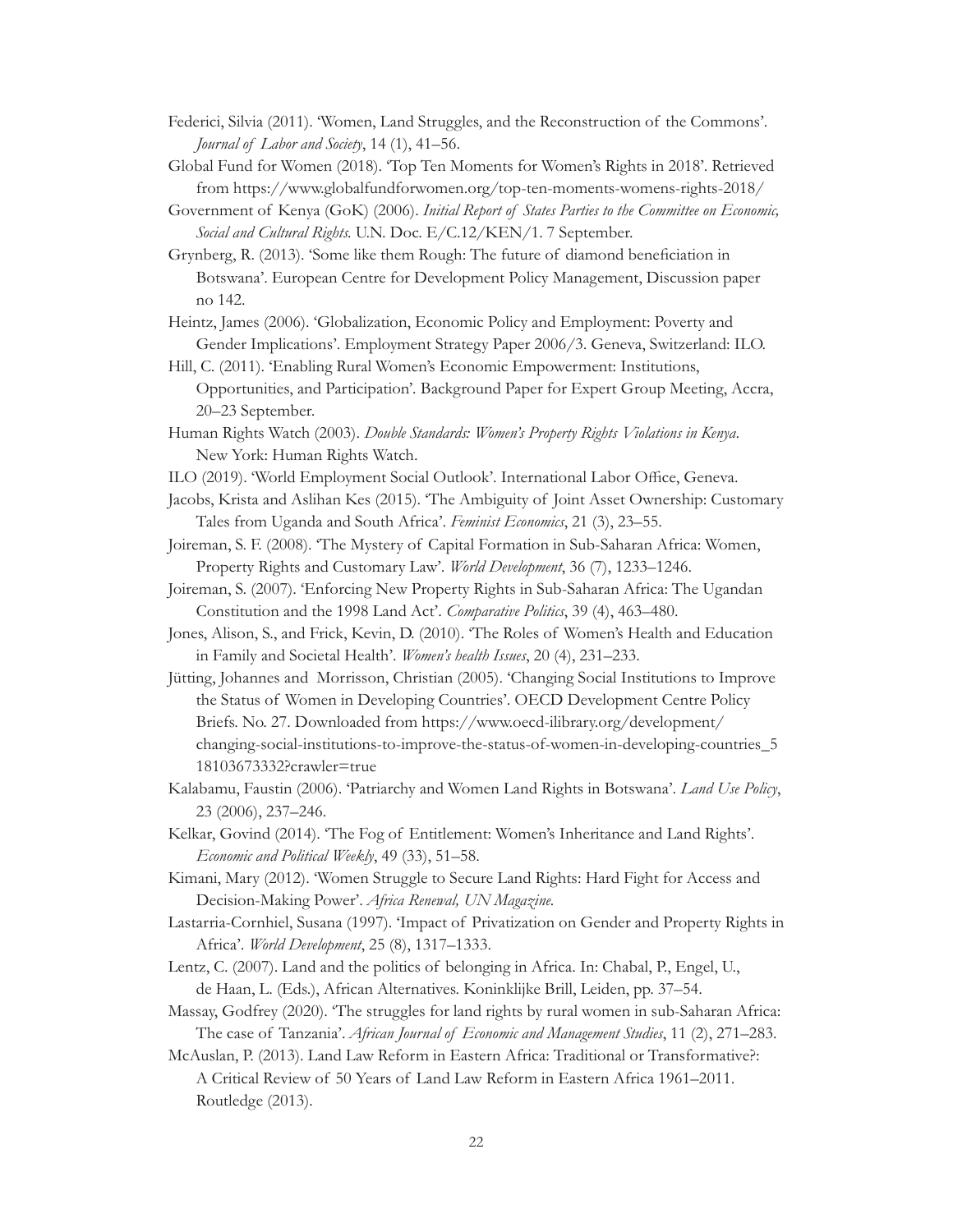- Meinzen-Dick, Ruth Suseela and Pradhan, Rajendra, (2002). ['Legal Pluralism and Dynamic](https://ideas.repec.org/p/fpr/worpps/22.html)  [Property Rights,](https://ideas.repec.org/p/fpr/worpps/22.html)' [CAPRi working papers](https://ideas.repec.org/s/fpr/worpps.html) 22, International Food Policy Research Institute (IFPRI).
- Meinzen-Dick, Ruth, Quisumbing, Agnes, Doss, Cheryl, and Sophie Theis (2019). 'Women's Land Rights as a Pathway to Poverty Reduction: Framework and Review of Available Evidence'. *Agricultural Systems*, 172, 72–82.
- Molapo, Ethel (1994). 'Women and Patriarchy in Lesotho: A Deconstructive Study'. Doctoral Thesis, University of Free State Bloemfontein. Accessed from [https://scholar.ufs.ac.za/](https://scholar.ufs.ac.za/bitstream/handle/11660/7608/MolapoELM.pdf?sequence=1&isAllowed=y) [bitstream/handle/11660/7608/MolapoELM.pdf?sequence=1&isAllowed=y](https://scholar.ufs.ac.za/bitstream/handle/11660/7608/MolapoELM.pdf?sequence=1&isAllowed=y)
- Nandasen, N. (2012). 'Rural women's access to land in sub-Saharan Africa and implications for meeting the Millennium Development Goals'. *Agenda*, 26 (1), 41–53.
- Odeny, Millicent (2013). 'Improving Acces to Land and Strengthening Women's Land Rights in Africa'. Annual World Bank Conference on Land and Poverty.
- Odgaard, Rie (2002). 'Scrambling for Land in Tanzania: Processes of Formalisation and Legitimisation of Land Rights'. *The European Journal of Development Research*, 14 (2), 71–88.
- Quisumbing A.R., and Maluccio J.A. (2003). 'Re-sources at Marriage and Intrahousehold Alloca-tion: Evidence from Bangladesh, Ethiopia, Indonesia, and South Africa'. *Oxford Bulletin of Economics and Statistics*, 65 (3), 283–327.
- Rabenhorst, Carol, S. (2011). 'Gender and Property Rights: A Critical Issue in Urban Economic Development'. The International Housing Coalition and the Urban Institute.
- Rose, L. (2006). *Children's Property and Inheritance Rights and their Livelihoods: The Context of HIV and AIDS in Southern and East Africa*. Rome: Food and Agriculture Organization.
- Rugadya, M., (2010). 'Women's Land Rights in Uganda: Status of Implementation of Policy and Law on Women's Land Rights for ECA, ACGS Addis Ababa. 2010. Maastricht University.
- Rugadya, M., E. Obaiko, and H. Kamusiime. (2004). 'Gender and the land reform process in Uganda: Assessing gains and losses for women in Uganda'. Land Research Series No. 2. Kampala: Associates for Development.
- Rugadya, M., Nsamba, E., Lule, R., Kamusiime, H., Asiimwe, John, B., and Valentine Namakula (2008). Final Report of the Integrated Study on Land and Family Justice. Kampala: Ministry of Justice and Constitutional Affairs.
- Saiget, Marie (2016). '(De-)Politicising Women's Collective Action: International Actors and Land Inheritance in Post-war Burundi'. *Review of African Political Economy*, 43 (149), 365–381.
- Santos, F., Fletschner, D., and Daconto, G. (2014). 'Enhancing Inclusiveness of Rwanda's Land Tenure Regularization Program: Insights from Early Stages of its Implementation'. *World Development*, 62, 30–41.
- Sen, Amartya (1999). Development As Freedom. Anchor Books, New York, NY.
- Strickland, R. (2004). *To Have and To Hold: Women's Property and Inheritance Rights in the Context of HIV/AIDS in Sub-Saharan Africa.* Washington, DC: International Center for Research on Women.
- Swaminathan H., Walker C., and Rugadya M.A. (eds) (2008). *Women's Property Rights, HIV and AIDS & Domestic Violence: Research Findings from Two Districts in South Africa and Uganda*. South Africa: HSRC Press.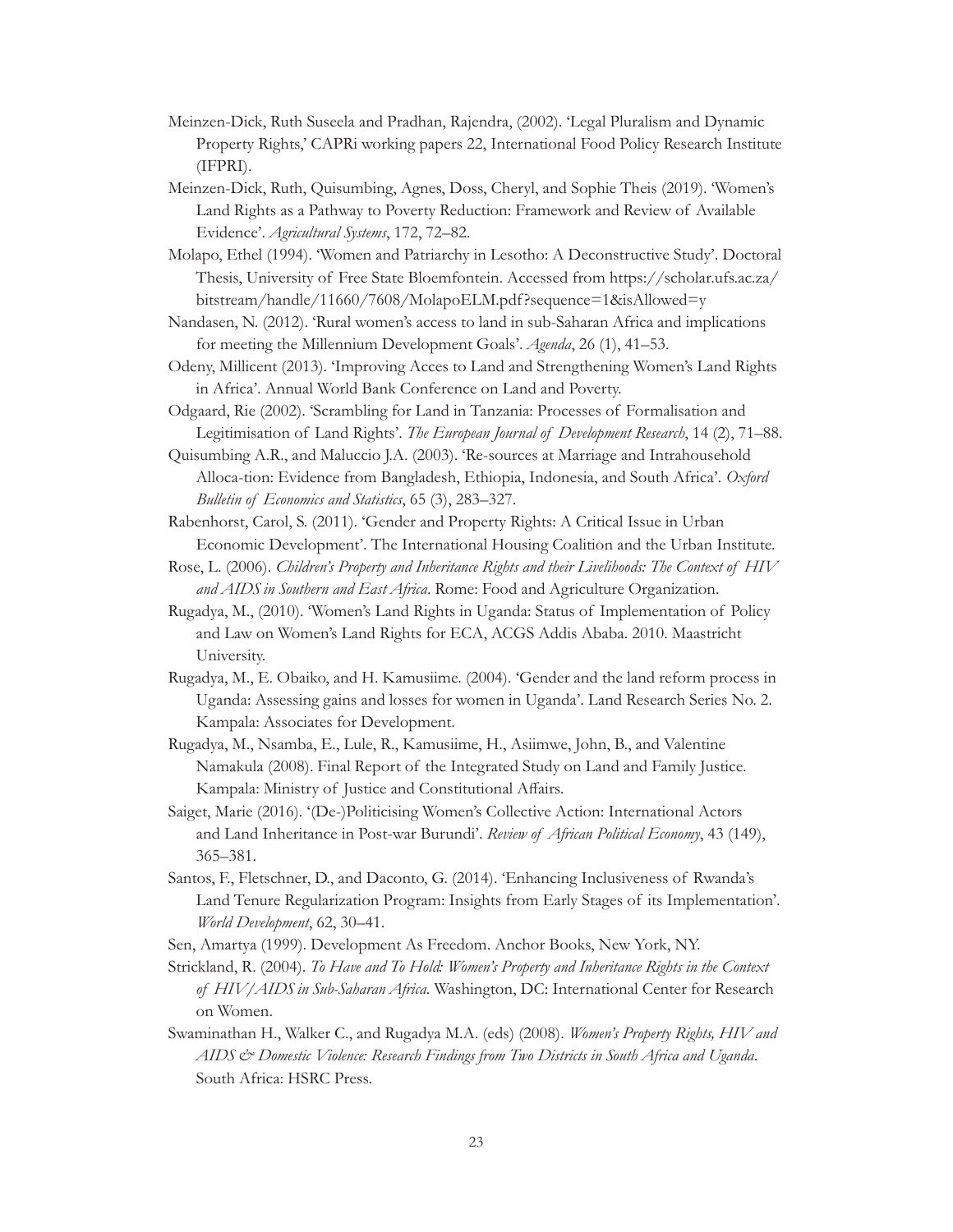- Torkelsson, Å., and Tassew, B. (2008). 'Quantifying women's and men's rural resource portfolios—empirical evidence from Western Shoa in Ethiopia'. *The European Journal of Development Research*, 20, 462–481.
- Tripp, A. (2004). 'Women's movements, customary law, and land rights in Africa: the case of Uganda'. *African Studies Quarterly*, 7 (4), 1–19.
- United Nations (UN) (2015). 'The World's Women 2015: Trends and Statistics'. United Nations, Department of Economics and Social Affairs.
- United Nations (UN) (2010). '"Keeping the promise": United to achieve the Millennium Development Goals'. Resolution adopted by the UN General Assembly 65th Session, 19 October.
- United Nations (UN) (2004). *Property and Inheritance Rights and HIV/AIDS: Women and Girls in Southern Africa*. New York: UN Secretary General's Task Force on Women, Girls and HIV/AIDS in Southern Africa.
- UN Department of Economic and Social Affairs (2018). LDCs at a Glance.
- UN HABITAT (2006). *Progress Report on Removing Discrimination Against Women in Respect of Property and Inheritance Rights*. Nairobi: United Nations Centre for Human Settlements.
- UN Millennium Project (2005). *Taking Action: Achieving Gender Equality and Empowering Women.* Report of the Task Force on Education and Gender Equality. New York: United Nations.
- UN Women (2011). *UN Women Awards Nearly \$1.5 Million in Small Grants towards Realizing Women's Property and Inheritance Rights in the Context of HIV/AIDS*. New York: United Nations.
- UN Women—Africa (2018). 'Securing Rural Women's Access to Land in Cameroon'. October 22 – 2018.
- Walker, Cherryl (2005). 'Women, Gender Policy and land reform in South Africa'. *Politikon*, 32 (2), 297–315.
- Wanyeki, L. Muthoni (2012). 'African Women's Long Walk to Freedom'. Africa Renewal
- Whitehead, A., and Tsikata, D. (2003). 'Policy discourses on women's land rights in Sub-Saharan Africa: the implications of the re-turn to the customary'. *Journal of Agrarian Change*, 3 (1–2), 67–112.
- World Bank (2004). *Integrating Gender into HIV/AIDS Programs: An Operational Guide*. Washington, DC: World Bank.
- World Bank, (2012). World Development Report 2012: Gender Equality and Development (Washington DC: World Bank).
- World Economic Forum (WEF) (2016). The Global Gender Gap Report 2016. World Economic Forum. Geneva, Switzerland.
- World Economic Forum (WEF) (2017). The Global Gender Gap Report 2016. World Economic Forum. Geneva, Switzerland.
- World Economic Forum (WEF) (2018). The Global Gender Gap Report 2016. World Economic Forum. Geneva, Switzerland.
- Yeboah, Eric (2014). 'Women's Land Rights and Africa's Development Conundrum—Which Way Forward'. International Institute for Environment and Development (IIED). December, 12, 2014.
- Young, Donna (2010). 'The Jurisprudence of Vulnerability: Property Rights, Domestic Violence and HIV/AIDS Among Women in Uganda'. *International Review of Constitutionalism*, 9 (2), 327–360.